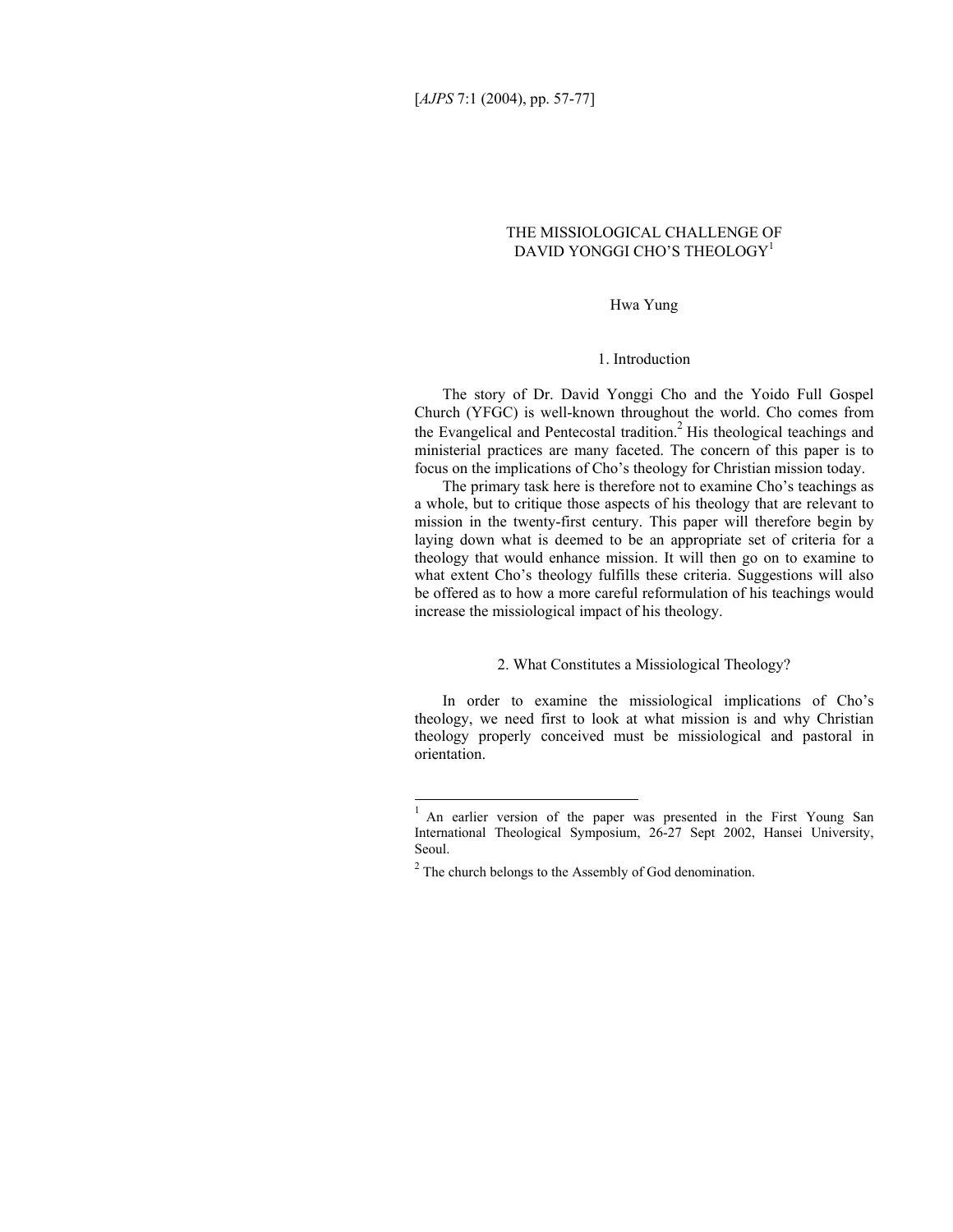What is mission? In the twentieth century there have been intense debates on this question. At one time, conservatives emphasized primarily evangelism and church growth, and liberals or radicals social concerns and political action. But it is increasingly recognized that mission is holistic. It involves both the vertical dimension, which concerns our need to be reconciled to God, as well as the horizontal dimension, which deals with reconciliation between human beings. Further, mission is the proclamation of the kingdom of God and the lordship of Christ over all of life. It involves calling individuals to repentance and faith in him, deliverance for those in bondage to demonic powers and diseases, and bringing Christ's love to the weak, needy, broken-hearted and hungry, as well as God's righteousness and justice to a world wherein suffering and oppression is rife. Thus mission involves evangelism, healing and deliverance ministries, social concerns and political action for justice in a broken world.<sup>[3](#page-1-0)</sup>

In what follows, we will examine this understanding of mission in greater detail. But before doing so, I would like to draw attention to the nature of theology, which is that it must be fundamentally rooted in mission and pastoral practice.

#### 2.1 Theology as Missiological and Pastoral

l

One of the unfortunate aspects of theology today is that much theological writing has degenerated into an academic exercise, often unrelated to the life and mission of the church. In part this is due to the influence of Enlightenment thinking in the western intellectual tradition. Under the Kantian paradigm, building upon Greek idealism, "pure" or "theoretical" reason took priority over "practical" reason. This helps accentuate the shift from theology as "practical" to theology as "speculative." Thus much of western systematic theology today is quite

<span id="page-1-0"></span><sup>&</sup>lt;sup>3</sup> What is stated here is representative of an increasing number of evangelicals in their thinking concerning the mission of the church. See e.g., John R. W. Stott, *Christian Mission in the Modern World* (London: Falcon Books, 1975); C. Rene Padilla, *Mission between the Times: Essay on the Kingdom* (Grand Rapids, MI: Eerdmans, 1985); Ronald J. Sider, *One-Sided Christianity? Uniting the Church to Heal a Lost and Broken World* (Grand Rapids, MI: Zondervan, 1993); Vinay Samuel and Chris Sugden, eds., *Mission as Transformation: A Theology of the Whole Gospel* (Oxford: Regnum, 2000); A. Scott Moreau, *et. al.*, *Deliver Us from Evil: An Uneasy Frontier in Christian Mission* (Monrovia, CA: MARC, 2002).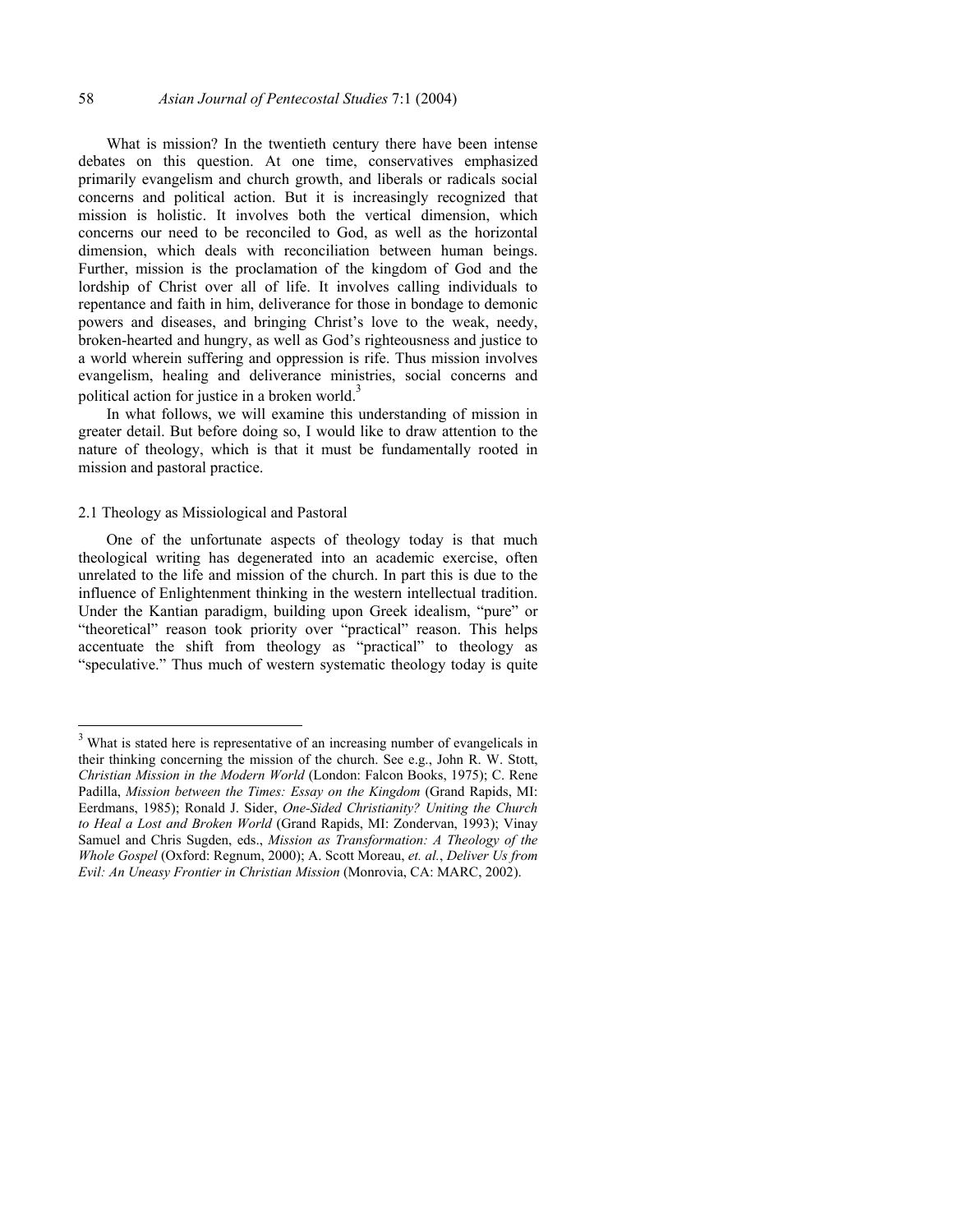unrelated to the mission and pastoral concerns of the church.<sup>[4](#page-2-0)</sup> But, properly understood, this is not what theology should be. Rather, at its best, theology has always been rooted in the mission and pastoral ministry of the church.

This emphasis is clearly seen in the New Testament records. Every book therein was written in response to some evangelistic or pastoral need of the church. As George Peters puts it, "the Bible is not a book about theology as such, but rather, a record of theology in mission—God in action on behalf of the salvation of mankind."[5](#page-2-1) Or, as David J. Bosch argues, the New Testament books were not written by the equivalent of modern-day scholars writing at leisure. Rather they were written "in the context of an 'emergency situation,' of a church which, because of its missionary encounter with the world, was forced to theologize."<sup>[6](#page-2-2)</sup>

The same thing can be said of theology in the early church. Reflecting on the writings of many of the church fathers, Jaroslav Pelikan asserts that "when the church confessed what it believed and taught, it did so in answer to attacks from within and from without the Christian movement."<sup>[7](#page-2-3)</sup> In other words, the Patristic fathers wrote out of the dual concerns, on the one hand, of dealing with heresies and other pastoral problems within the Christian community and, on the other, of defending the church from external attacks by pagans as well as commending the gospel to them.

We may go on to point out that this emphasis of rooting theology in mission and sound pastoral practice has also characterized the church during the most vibrant periods of its history, including the Reformation and the eighteenth century Evangelical revivals.<sup>[8](#page-2-4)</sup> It is therefore not an

<span id="page-2-0"></span><sup>4</sup> See discussion in David J. Bosch, *Transforming Mission: Paradigm Shifts in Theology of Mission* (Maryknoll, NY: Orbis, 1991), pp. 420-51; Randy L. Maddox, "John Wesley—Practical Theologian?" *Wesley Theological Journal* 23 (1988), pp. 122-147.

<span id="page-2-1"></span><sup>5</sup> George W. Peters, *A Biblical Theology of Missions* (Chicago, IL: Moody, 1972), p. 9.

<span id="page-2-2"></span><sup>6</sup> Bosch, *Transforming Mission*, p. 16.

<span id="page-2-3"></span><sup>7</sup> Jaroslav Pelikan, *The Christian Tradition: A History of the Development of Doctrine. The Emergence of the Catholic Tradition (100-600)* (Chicago and London: University of Chicago Press, 1971), p. 11.

<span id="page-2-4"></span> $8^8$  Cf. Maddox, "John Wesley," pp. 122-47.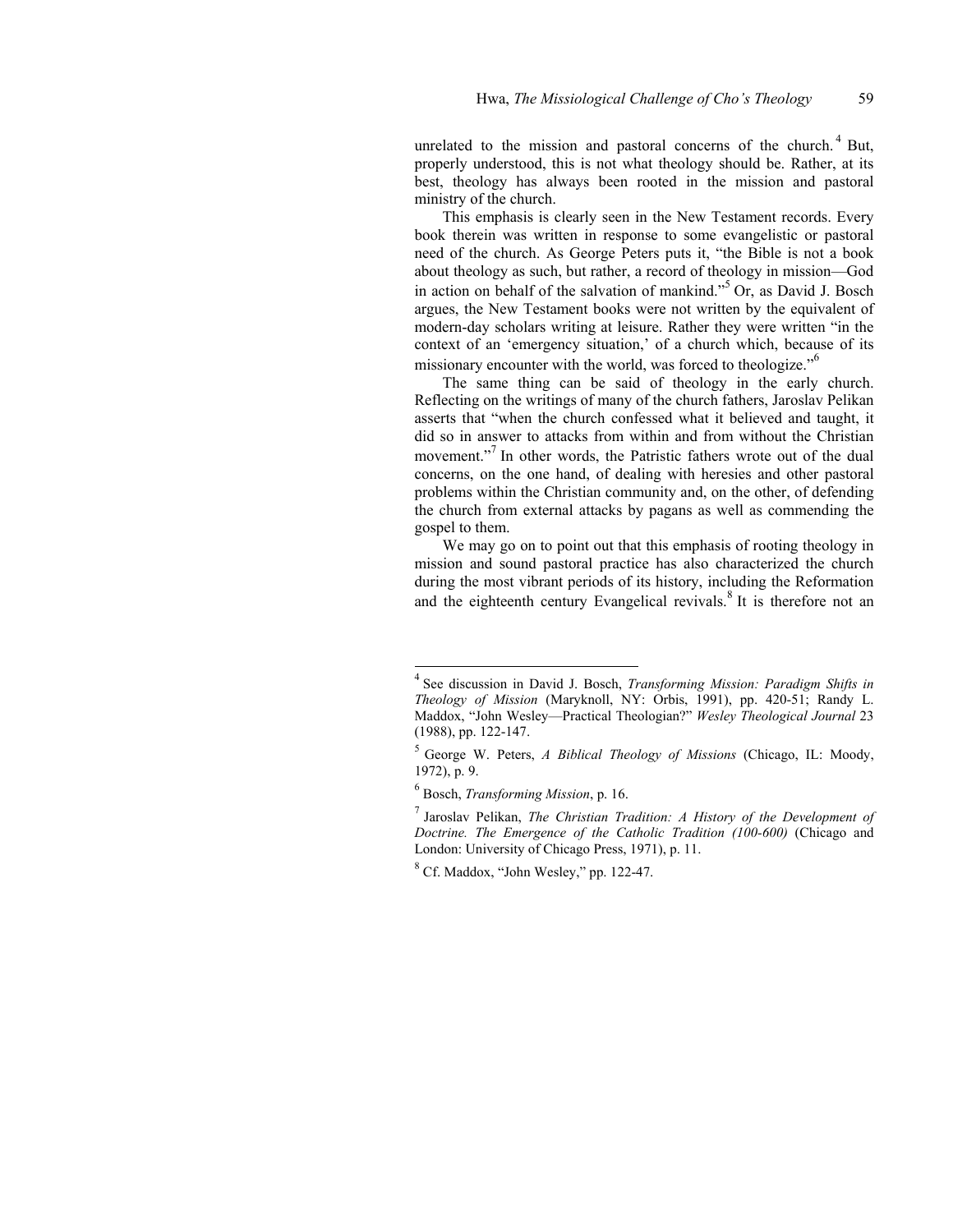exaggeration for Martin Kahler to assert that mission is "the mother of theology.["9](#page-3-0)

## 2.2 What Is the Measure of a Missiological Theology?

If theology must be missiological how do we assess whether the works of a particular writer is indeed so? The test of such a theology would be whether it empowers and enhances the church in its life and mission. If that is so, then it must fulfill at least three criteria. The first is that it should help the church to be effective in its evangelism and pastoral ministry. Second, it should empower the church to act effectively in social transformation. And thirdly, it must take culture seriously. Briefly, I will give my reasons for each of these.<sup>1</sup>

Except for those Christians who accept more radical interpretations of the faith, little needs to be said about the importance of evangelism. Until the advent of liberal theology in the modern period, it has always been taken seriously by the church—even if at times Christians have approached it in a spirit that is very different from that of Christ. It involves the verbal proclamation of the gospel, and the calling of men and women to repentance and salvation in Christ. Often it also involves power encounters through prophecy, healing, exorcism or some other supernatural acts. Converts must then be discipled, nurtured to maturity in Christ and brought into communities of faith through proper and effective pastoral care. This is what church growth is all about. The more liberal and radical segments of the church today continue to reject this as relevant to mission. But that does not change the fact that this is rooted in the ministry and teachings of Jesus Christ and the apostles in the New Testament. Therefore, the first criterion of a missiological theology is that it should enhance the work of evangelism and pastoral oversight.

The gospel however is not only about personal salvation in a mere spiritual sense. It is also about Christ coming to redeem the whole world. Salvation therefore is personal, social, global and cosmic. As noted earlier, for much of the twentieth century, Evangelicals forgot Christ's command to love our neighbor, and failed to recognize his concern for the poor and needy, and for social righteousness and justice in the world. But there has been an abundance of studies in recent years by

<span id="page-3-0"></span> 9 Cited in Bosch, *Transforming Mission*, p. 16. I have also argued this point at length in Yung Hwa, *Mangoes or Bananas? The Quest for an Authentic Asian Christian Theology* (Oxford: Regnum, 1997), pp. 18-26.

<span id="page-3-1"></span><sup>10</sup> For a much more detail treatment, see Hwa, *Mangoes or Bananas?* pp. 61-145.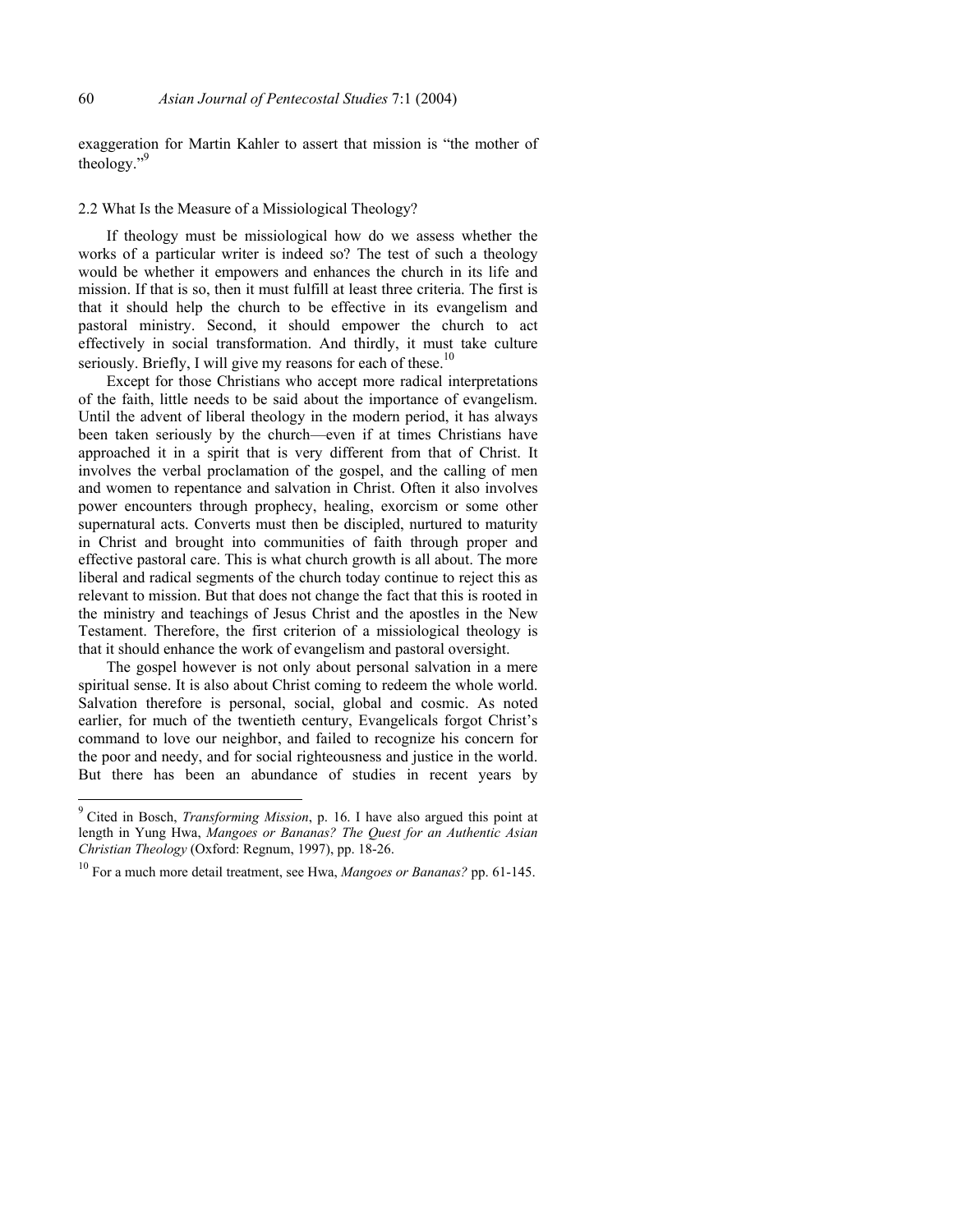Evangelicals to point us back in the right direction.<sup>11</sup> The Lausanne Covenant sums this corrective up succinctly in its paragraph on "Christian Social Responsibility":

Although reconciliation with man is not reconciliation with God, nor is political liberation salvation, nevertheless we affirm that evangelism and socio-political involvement are both part of our Christian duty. For both are necessary expressions of our doctrines of God and man, our love for our neighbor and our obedience to Jesus Christ.<sup>1</sup>

Thus if a theology is missiological, it must also empower the church in the task of social transformation.

The third criterion for a missiological theology is whether it takes the culture of the recipient of the gospel message seriously. This has emerged as one of the key issues in modern missiological discussions. Increasingly it has been recognized that western missions in the last two centuries have often been ethnocentric, with too much emphasis given to the supposed superiority of western culture and ignoring the integrity of other cultures. This resulted in the gospel often being given in an alien manner to those in the non-western world, thus causing unnecessary cultural offense. Chinese intellectuals in the early part of the last century used to mock Christians with the saying, "One more Christian, one less Chinese!"

One of the key elements of the gospel is the doctrine of incarnation. Jesus Christ, though fully God in himself, took on human flesh within a particular human culture, at a specific point in space-time history, so as to bring the gospel to us in a way that we can understand. Without the incarnation there would have been no gospel. In the same way the gospel must be incarnated in every culture and historical context to which God sends us. As Andrew Walls has argued, all of us want the church to be "a place to feel at home." The implication of the incarnation is, "Whenever He (Christ) is taken by men in any time and place He takes that nationality, that society, that 'culture,' and sanctifies all that is capable of sanctification by His presence.<sup> $13$ </sup> He calls this the indigenizing principle.

<span id="page-4-0"></span><sup>11</sup> E.g., Sider, *One-Sided Christianity?* esp. pp. 49-77.

<span id="page-4-1"></span><sup>&</sup>lt;sup>12</sup> Para. 5 on "Christian Social Responsibility" in the Lausanne Covenant, International Congress on World Evangelization, Lausanne, Switzerland, July 1974.

<span id="page-4-2"></span><sup>&</sup>lt;sup>13</sup> Andrew F. Walls, "The Gospel as the Prisoner and Liberator of Culture," *Missionalia* 10:3 (1982), pp. 93-105 (97-98).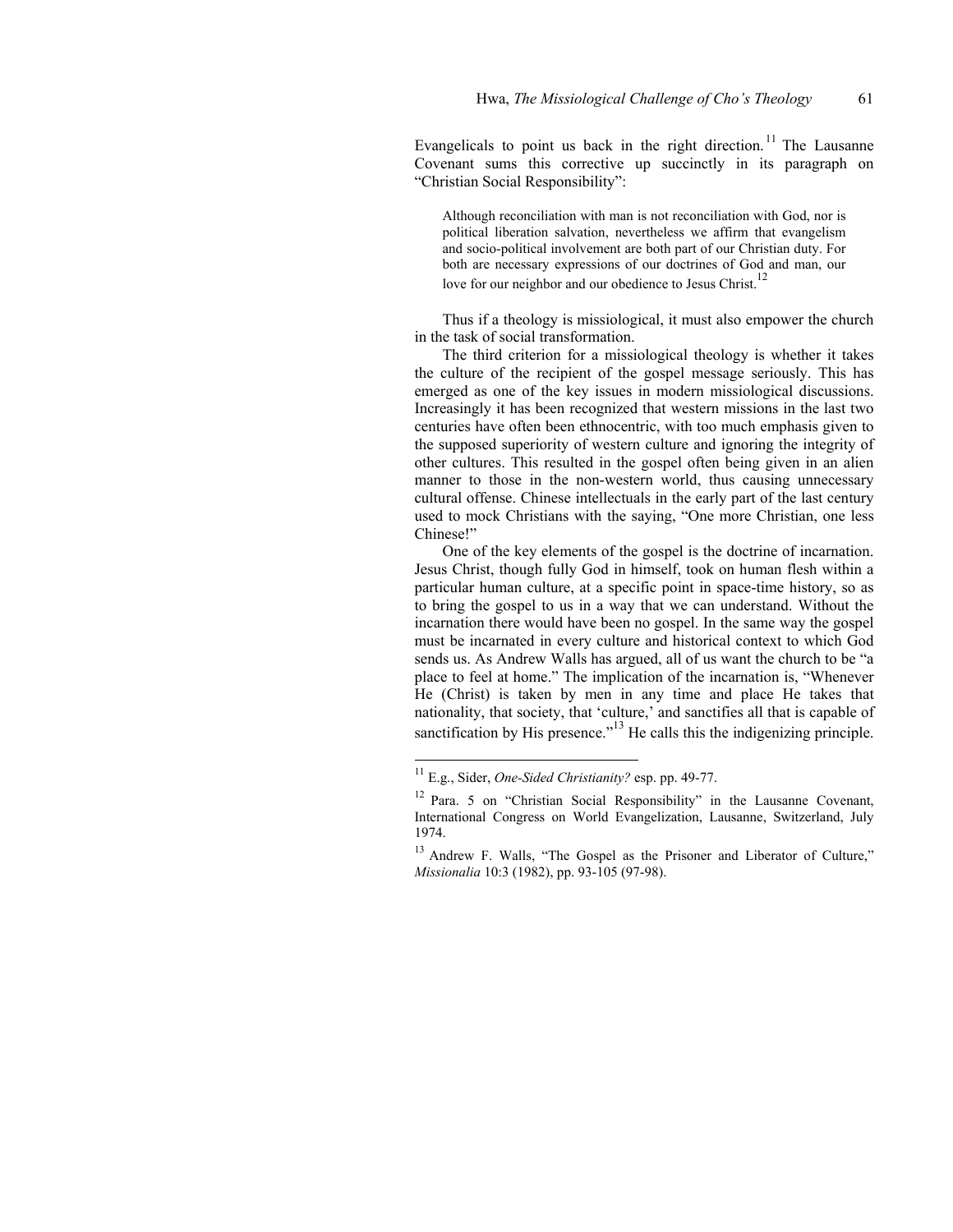This is what makes the gospel communicable and also much more easily acceptable!

In other words, unless the gospel is incarnated into a particular culture, it will never effectively penetrate the people of that culture. But the principle goes even further than that. It is when a person becomes a Christian without losing touch with his or her own culture that the individual is thereby in turn empowered to proclaim the gospel in a manner that speaks with power to one's own culture and people. Thus taking culture seriously is indispensable to effective mission.<sup>1</sup>

This of course does not mean that the Christian accepts and baptizes everything within the culture of those to whom he or she brings the gospel. There will be some things that will need to be rejected outright, especially if they are clearly idolatrous and immoral. Others will need to be redeemed and transformed by the gospel. This brings us to the pilgrim principle, of which Andrews Walls also speaks. It reminds the Christian that "he has no abiding city and warns him that to be faithful to Christ will put him out of step with his society; for that society never existed, in East or West, ancient time or modern, which could absorb the word of Christ painlessly into its system."<sup>15</sup> Thus the Christian message, which must be intentionally incarnational, should also at the same time be counter-cultural when necessary. Taking culture seriously in theologizing requires us to hold both principles in proper tension always. Any truly missiological theology must do the same.

Having outlined the three criteria for a missiological theology, I would like now to look at the missiological implications of Cho's theology. I will begin with the evangelistic and pastoral dimensions of his theology.

#### 3. The Evangelistic and Pastoral Dimension

Cho's theology is clearly very strong in this area. The fact that he is the pastor of one of the largest churches in world should itself be adequate proof of this. However for the purpose of drawing out clearly the implications of his theology, I will look in turn at his emphasis on evangelism and church growth, his pastoral methods and the emphasis on "signs and wonders."

<span id="page-5-0"></span><sup>14</sup> I have argued this at length in Hwa Yung, *Kingdom Identity and Christian Mission* (Singapore: Discipleship Training Centre, 2000).

<span id="page-5-1"></span><sup>&</sup>lt;sup>15</sup> Walls, "The Gospel as the Prisoner and Liberator of Culture," p. 99.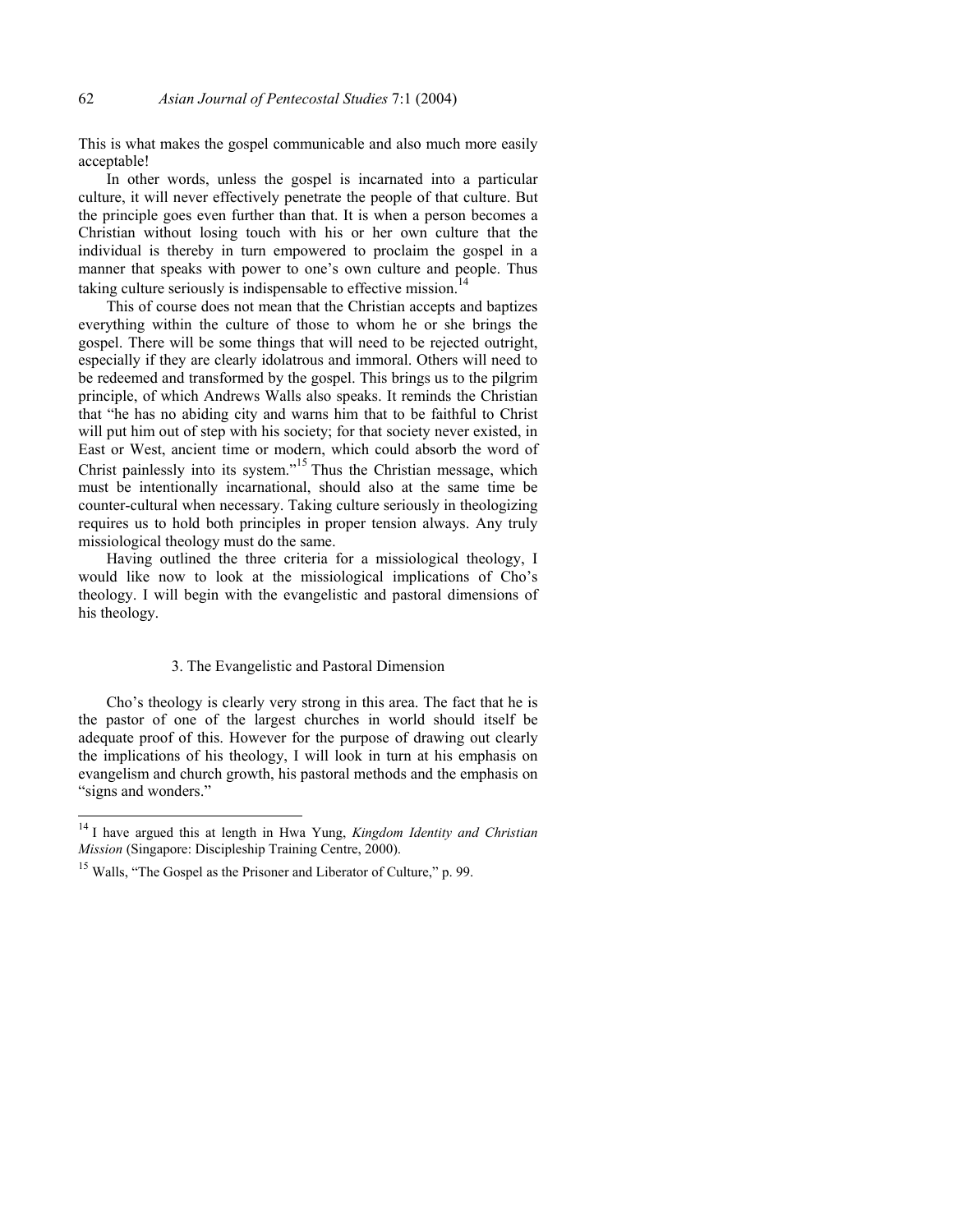### 3.1 Evangelism and Church Growth

Evangelism and church growth is fundamental to Cho's understanding of mission. In a paper titled "The Secret behind the World's Biggest Church," he states that his "ultimate purpose…is winning souls" and that his prayer is "that churches all around the world may grow so that they can glorify God through their ministries."<sup>16</sup> Much of his thinking on this subject is enunciated in his book, *More Than Numbers*, wherein he "shares the secret of church growth."<sup>17</sup> In this he distinctly differs from those, like the Minjung theologians, who espouse a radical political version of Christianity which denies a proper place to evangelism and church growth in the mission of the church.

This commitment to evangelism and church growth is not only seen in his teachings but also in the ministry and programs of the YFGC. Before starting the current church he had pioneered at least two other large churches. His present church has also planted many other churches in Korea and elsewhere. For the purpose of disseminating principles of church growth throughout the world, Church Growth International was set up in 1976.<sup>18</sup> Furthermore, the latest count shows the church supporting 579 cross-cultural missionaries working in churches spread over 57 countries throughout the world.<sup>19</sup>

There are some key elements in his church-planting method. To begin with, prayer is central. His response to the question, "How have we maintained such unusual growth in our local church?" is "The real answer is prayer."<sup>20</sup> This includes private prayer, regular and extended group sessions at the YFGC, such as the Friday night prayer meetings, and also fasting. As well as that, members and groups are encouraged to spend extended time at the prayer mountain near the North Korean

<span id="page-6-0"></span><sup>&</sup>lt;sup>16</sup> "The Secret behind the World's Biggest Church," in *Azusa Street and Beyond*: *Pentecostal Missions and Church Growth in the Twentieth Century*, ed. L. Grant McClung (South Plainfield, NJ: Bridge Publishing, 1986), pp. 99-104 (104).

<span id="page-6-1"></span><sup>17</sup> *More than Numbers* (Waco, TX: Word Books, 1984).

<span id="page-6-2"></span><sup>18</sup> Cho and Harold Hostetler, *Successful Home Cell Groups* (Seoul: Seoul Logos, 1981/1997), pp. 97-105.

<span id="page-6-3"></span><sup>&</sup>lt;sup>19</sup> As stated in the video clip, "Through Hardship to Glory—Yoido Full Gospel Church, Sr. Pastor Dr. David Yonggi Cho," distributed in September 2002.

<span id="page-6-4"></span><sup>20</sup> *More than Numbers*, p. 99.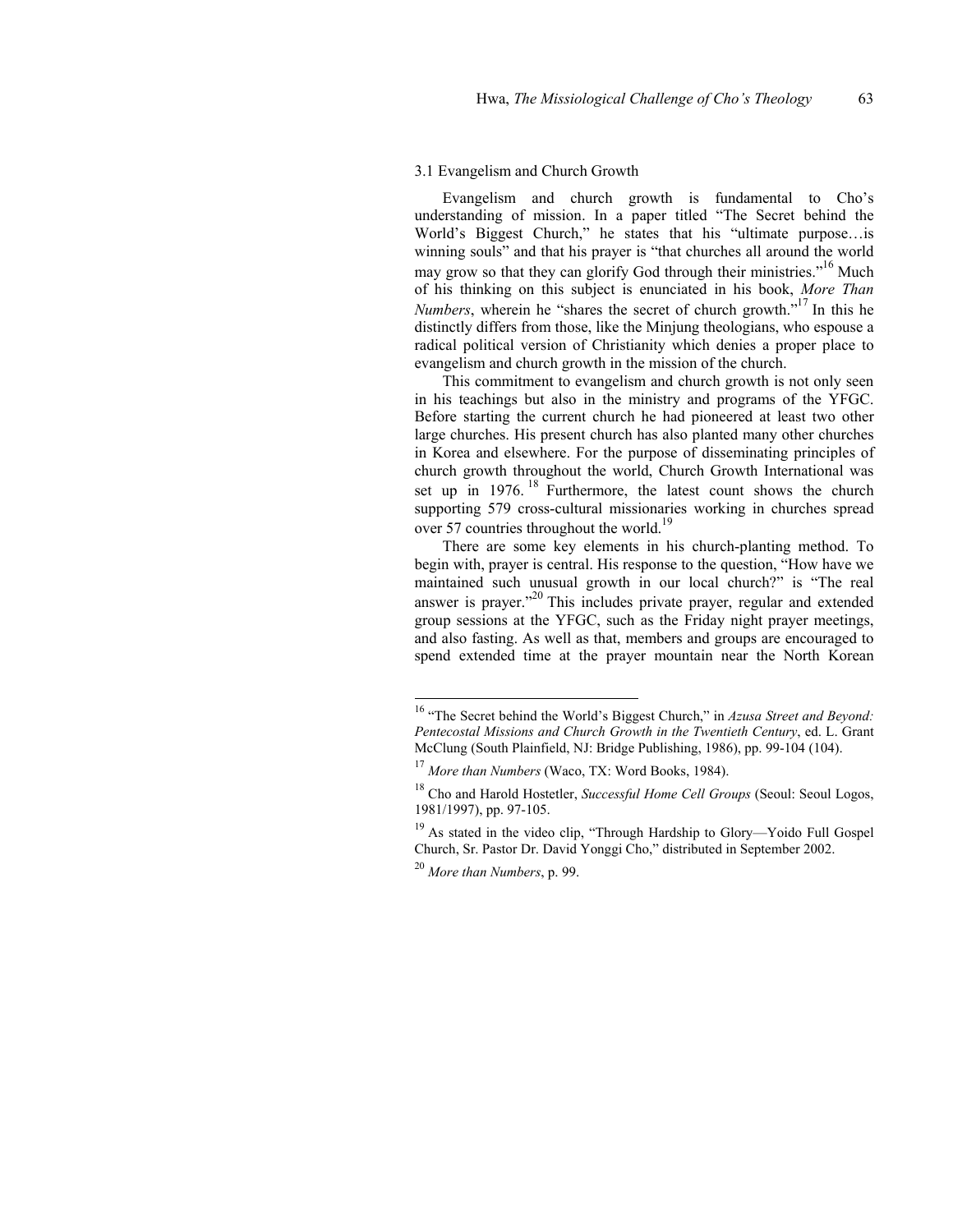border.<sup>21</sup> The second is his emphasis on the power of Holy Spirit in working signs and wonders. More will be said about this below. The third is the extensive use of home cell groups for evangelism and pastoral nurture. He writes: "'Do you think it is important to save souls?' If the answer to that question is yes, then the cell system is for you."<sup>22</sup> The fourth is his strong emphasis on developing lay-leadership.[23](#page-7-2)

But Cho is also concerned that his ideas do not degenerate into a mere set of techniques for church growth. "Church growth is more than a series of ideas and principles which will, when put into practice, automatically make your church grow numerically."<sup>24</sup> One needs to grasp the underlying theology and philosophy, and not just the surface principles and practices. In particular, church growth has a lot to do with the heart of the leader because that is where it all begins. This is clearly a corrective to what has been called by some as "managerial missiology," which perceives church growth primarily in terms of the result of applying certain techniques properly.

3.2 Pastoral Structures for Growth and Nurture: Cell-Groups and Lay Training

For a church to grow, evangelism in itself is not enough. Proper and effective structures must be emplaced to nurture new converts. As already noted, the heart of Cho's method here is the use of cell groups.<sup>2</sup> These are crucial to evangelism because that is where non-Christians can be brought into the life of the church through the non-threatening setting of home or work-place. It is where the discipling process takes place through the personal ministry of praying for one another and the study of

<span id="page-7-0"></span><sup>21</sup> *More than Numbers*, pp. 99-108; cf. also Philip D. Douglass, "Yonggi Cho and the Korean Pentecostal Movement: Some Theological Reflections," *Presbyterion* 17:1 (1991), pp. 16-34 (20).

<span id="page-7-1"></span><sup>22</sup> *More than Numbers*, p. 46.

<span id="page-7-2"></span><sup>23</sup> Cho with John W. Hurston, "Ministry through Home Cell Units," in *Korean Church Growth Explosion*, eds. Bong Rin Ro and Martin L. Nelson (Seoul: Word of Life Press; Taichung: ATA, 1983), pp. 270-89; *More than Numbers*, pp. 31- 38; "The Secret behind the World's Biggest Church," p. 103.

<span id="page-7-3"></span><sup>24</sup> *More than Numbers*, p. 11.

<span id="page-7-4"></span><sup>25</sup> For details see Cho & Hostetler, *Successful Home Cell Groups*; Cho & Hurston, "Ministry through Home Cell Units"; *More than Numbers*, pp. 39-54.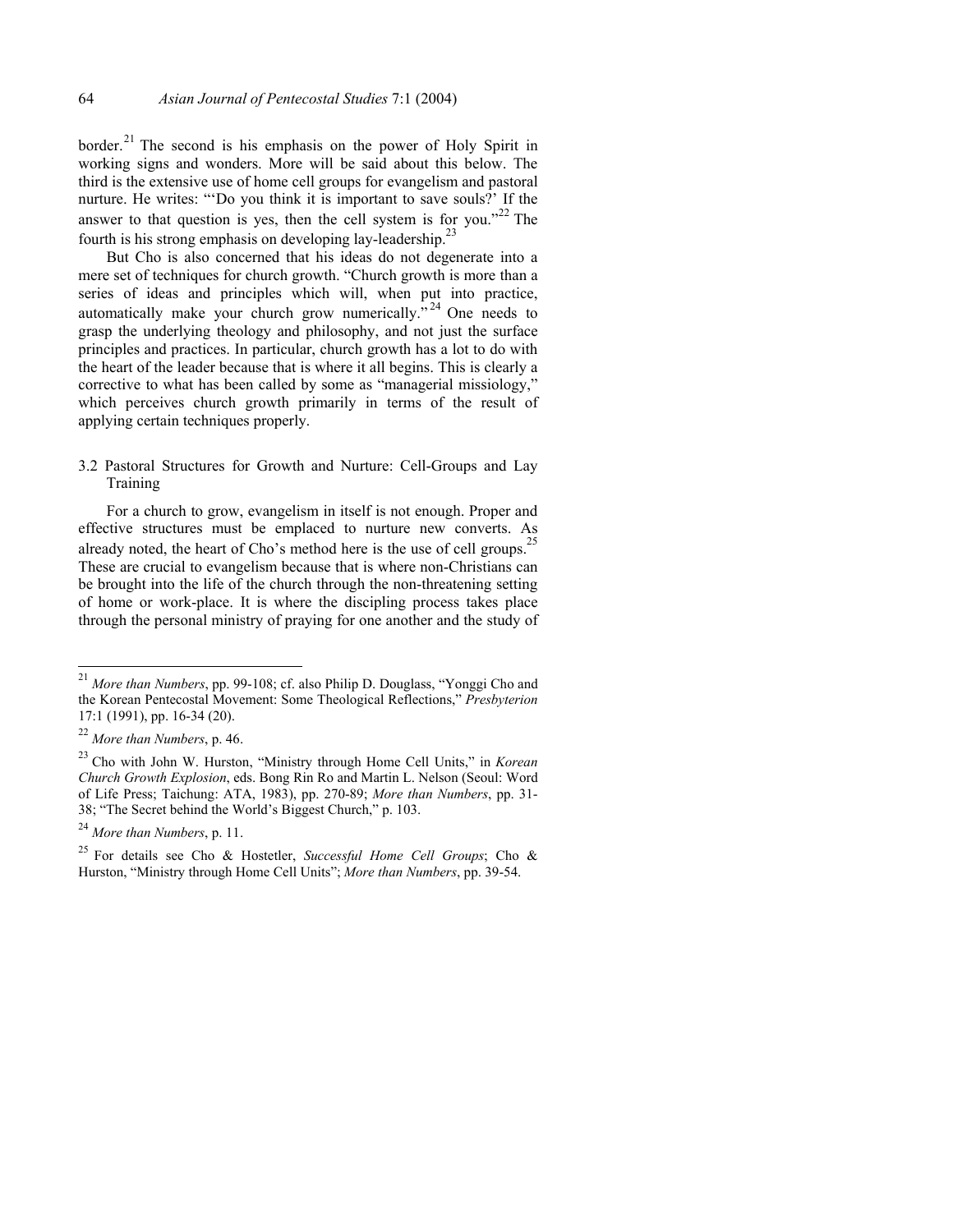the Bible.<sup>26</sup> It is also the place for developing of Christian community in the midst of the increasing anonymity of modern life.<sup>27</sup> To enable the groups to gel quickly and effectively, Cho prefers homogenous groups with people coming from similar backgrounds to heterogeneous ones.<sup>28</sup>

The YFGC is made up of tens of thousands of cell groups. Obviously for that to be possible the laity must be entrusted with leadership. Thus each group is led by a trained lay person who is in turn supervised by a more senior leader. Women are also included in leadership in spite of the inherited conservatism of traditional Korean culture where leadership has always been in the hands of men.<sup>29</sup> By giving serious attention to the development and use of lay leadership, he shows the seriousness with which he takes the New Testament understanding of "body life" in the church, and turns it into an effective program of pastoral oversight.

Here again Cho's theology is soundly missiological. Twentieth century ecclesiological discussion has drawn repeated attention to "God's frozen people," referring to the laity who has been denied a meaningful role in the mission and ministry of the church. This has been one of the key reasons why many traditional churches have not grown. Cho's approach not only takes the priesthood of all believers seriously, and thereby releases an abundance of energy for effective ministry. It also provides the only practical manner in which large churches can be pastured effectively with the needs of individuals met in the context of a caring community of believers. Further, Cho admits that one of the key motivations behind his use of cell groups is the Communist threat.<sup>30</sup> In the event of a repeat of the Korean War, pastors can be removed and church buildings destroyed. But as the experience of the house churches in neighboring China testifies to so eloquently, the church can remain vital through the cell groups.

<span id="page-8-0"></span><sup>&</sup>lt;sup>26</sup> Out of the one hour for the meeting, 45 minutes is set aside for Bible study and praying for individual needs. See for example, *The Homecell Group Study Guide*, vol. 1 (Seoul: Seoul Logos, 1990/1997).

<span id="page-8-1"></span><sup>27</sup> Cho & Hostetler, *Successful Home Cell Groups*, pp. 49-56; *More than Numbers*, p. 49.

<span id="page-8-2"></span><sup>28</sup> *More than Numbers*, pp. 42-45.

<span id="page-8-3"></span><sup>29</sup> *More than Numbers*, pp. 43-44; Cho & Hostetler, *Successful Home Cell Groups*, pp. 23-29.

<span id="page-8-4"></span><sup>30</sup> *More than Numbers*, pp. 40-41.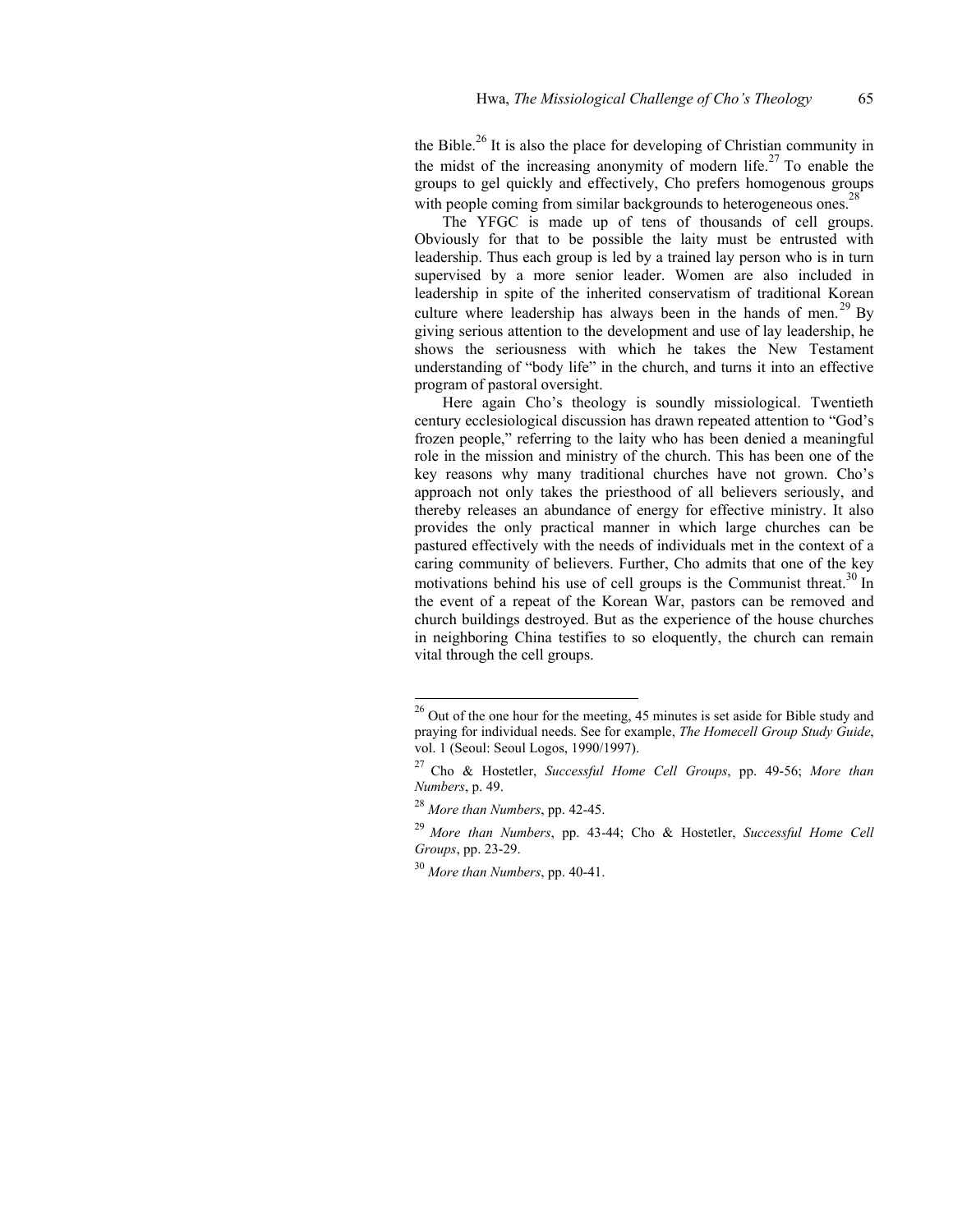Perhaps it would be appropriate to add a peculiarly Methodist observation at this point. In the eighteenth century revival in England, the two great leaders were John Wesley and George Whitefield. All contemporary records indicated that, of the two, Whitefield was the more powerful evangelist. But strange as it seems, it is Wesley's work that have survived and thrived through the years in the worldwide Methodist movement, whereas the Calvinistic Methodist Church linked with Whitefield is today a small denomination restricted largely to Britain. Yet the reason is not hard to find. It lies in the genius of Wesley's pastoral structures. All his converts were channeled into "classes" of about ten to twelve each. Here each member was nurtured to maturity and usefulness in ministry. More mature ones were channeled into "bands" where standards were even more demanding. And out of the class and band leaders came the lay preachers of early Methodism who went on to become the leaders of the next generation. From these emerged the worldwide Methodist movement. The unfortunate thing was that about a hundred years after the revival first began, Methodists in both Britain and in America began loosing interest in the class and band meetings. This was one key reason for the loss of spiritual vitality in Methodism. This observation clearly points to Cho's wisdom in making cell groups an essential part of the pastoral structures in his church.<sup>[31](#page-9-0)</sup>

## 3.3 The Place of Signs and Wonders

We now turn to Cho's emphasis on divine healing through prayer which he links inseparably with church growth. To him, the lack of emphasis given to the miraculous is often a cover up for the powerlessness of the church. This is grievous to the Spirit. "Signs, wonders and the power of the Holy Spirit are essential for successful preaching of the gospel."[32 I](#page-9-1)n his ministry he repeatedly finds that people turn to faith in the Christ when healing takes place.

<span id="page-9-0"></span> $31\,$ 31 For an introduction to this aspect of Methodism, see Snyder, Howard A. Snyder, *The Radical Wesley and Patterns of Church Renewal* (Downers Grove, IL: IVP, 1980). It should be noted that it is not certain that Cho's cells approach the level of rigor, commitment and mutual accountability required in Wesley's classes and bands.

<span id="page-9-1"></span><sup>32</sup> *Salvation, Health and Prosperity: Our Threefold Blessings in Christ*  (Altamonte Springs, FL: Creation House, 1987), p. 143; cf. also *More than Numbers*, p. 87. It should be noted however that there is relatively little discussion on deliverance ministry of the demonized in Cho's writings. It would be surprising if this is not common phenomenon within Korean Pentecostalism.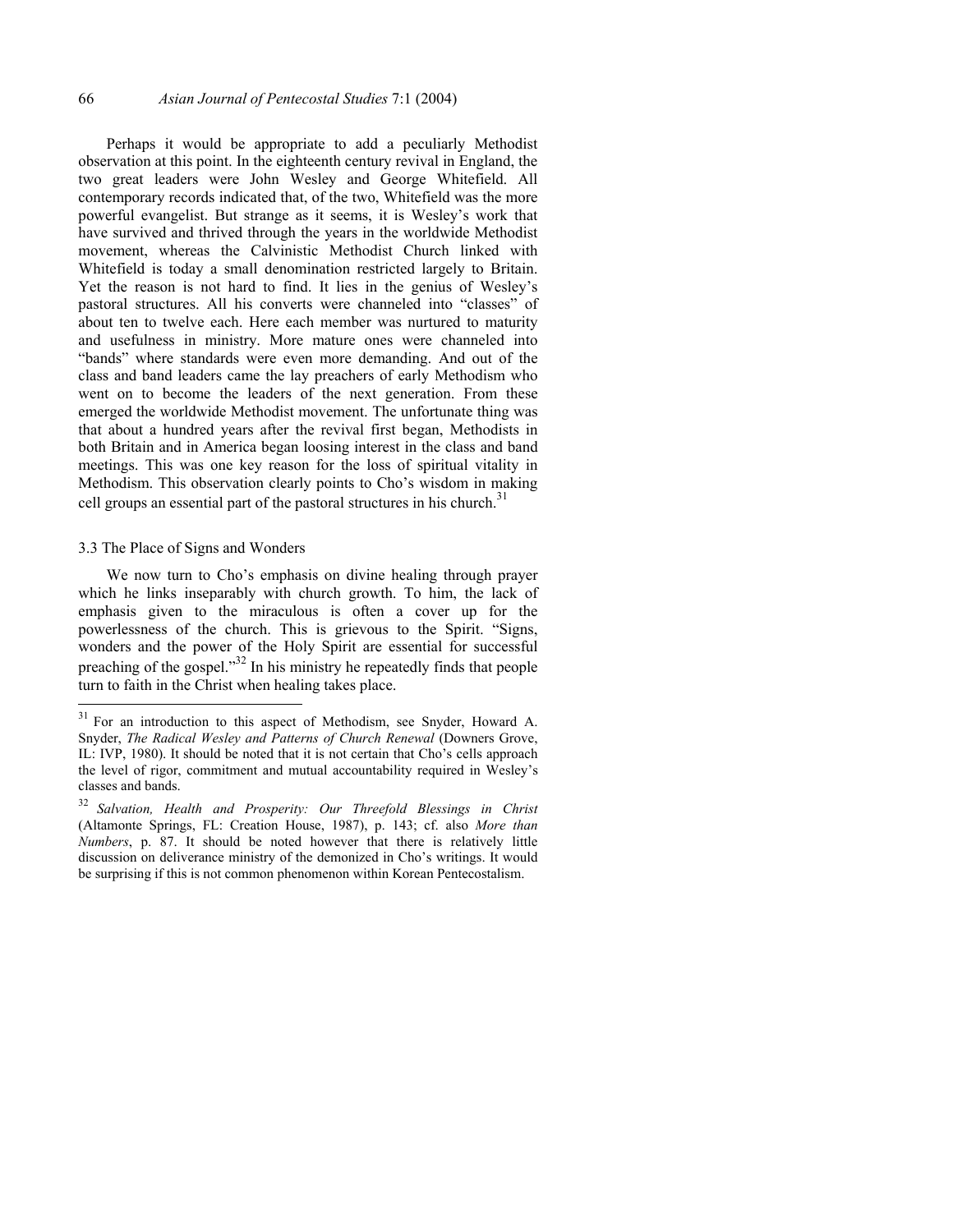For Cho, healing is closely linked to the cross. In line with Pentecostal atonement teaching, Christ's death not only brought us spiritual salvation but also physical healing. $33$  At the same time, unlike some Pentecostal and charismatic teachers who insist that all can be healed provided the necessary conditions are met, he is careful to point out that sometimes it may not be God's will to heal.<sup>34</sup>

Here again, Cho's teaching and practice is consistent with what is clearly seen in the growth of the church throughout the world today. Wherever the church is growing rapidly, be it among Pentecostals in Latin American, African Independent Churches in Africa, or house churches in China, invariably we see the manifestation of signs and wonders through the work of the Holy Spirit. It is therefore evident that this emphasis, together with his teaching on evangelism, cell groups and lay leadership all contribute significantly to the growth of the church. In other words, measured by its evangelistic impact and pastoral efficacy, Cho's theology cannot be faulted. In this area, his ideas and practices carry profound missiological implications for the global church.

## 4. The Social Transformation Dimension

We come now to the second criterion for a missiological theology, which is the extent to which it empowers the church to address the social problems and political challenges in its context. We will look at this aspect of Cho's theology under three sub-headings: the social outreach programs of the Yoido Church, the sociological dynamics of Pentecostalism, and Cho's teaching on the 'treble blessings.'

## 4.1 The Social Outreach Programs of Yoido Church

l

The YFGC has a very strong social welfare ministry. It includes caring for the elderly, vocational training for underprivileged, financing hundreds of open-heart surgeries for children, outreach to youth and

<span id="page-10-0"></span><sup>33</sup> *Salvation, Health and Prosperity*, p. 121, *The Homecell Group Study Guide*, vol. 1, pp. 225-28; *How Can I Be Healed?* (Seoul: Seoul Logos, 1999), pp. 35- 37, 62-63.

<span id="page-10-1"></span><sup>34</sup> *Fourth Dimension*, 3rd ed. (Seoul: Seoul Logos, 1996), pp. 108-13; *How Can I Be Healed?* pp. 135-140.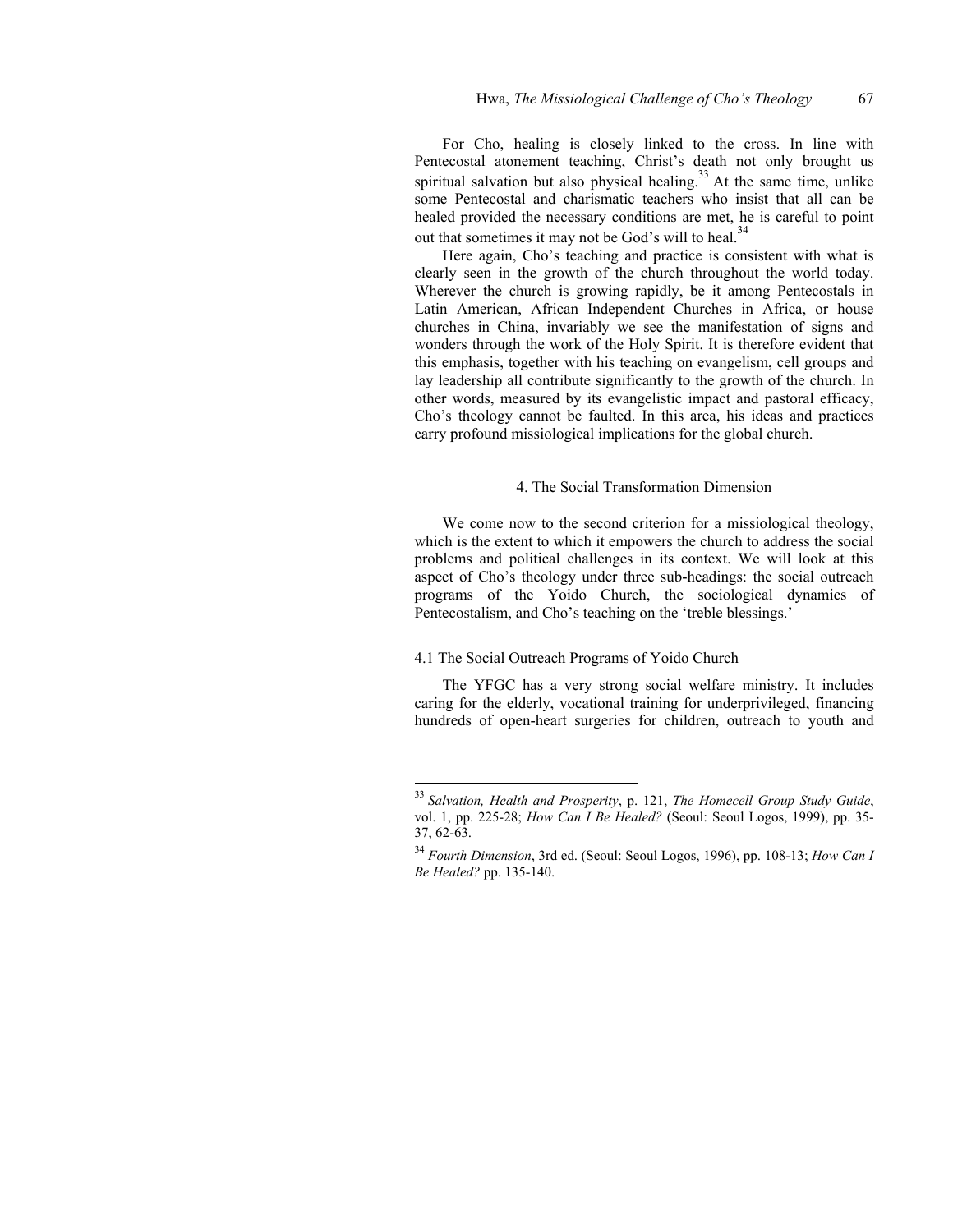various other forms of welfare ministry.<sup>35</sup> Two particularly impressive social outreach programs are the Elim Welfare Town and the Good People World Family. The former provides vocational and spiritual training for unemployed youth, housing for senior citizens, and care for socially depressed neighborhoods. The latter is concerned with global social outreach to developing countries.

At the same time, however, Cho has not been noted for his advocacy of active sociopolitical participation. For example, during the difficult years of military dictatorship in the sixties through to the early eighties in South Korea, he kept away from all anti-government protests. One observer, Sung-Hoon Myung, however, comments that since 1987 the leadership of Cho's church has begun to pay increasing attention to sociopolitical needs and challenges of Korea.<sup>36</sup> One significant initiative in this direction is the *Kukmin Daily* which represents a serious attempt to influence Korean society through a national newspaper. In sum, Cho's theology is clearly much stronger on social concerns than on sociopolitical involvement.

#### 4.2 The Sociological Dynamics of Pentecostalism

l

To some observers, the above analysis of Cho appears to confirm the common perception of Pentecostalism as "the haven of the masses," as a socially escapist religion in the midst of injustice and oppression. However, some recent studies have indicated that such a characterization of Pentecostalism is too simplistic and in need of revision. For example, Donald Dayton, on the basis of an analysis of the Pentecostal history in the North American context, has suggested that one can make a strong case for the power of Pentecostal and charismatic experience as a form of empowering and conscientization that both sustains in the face of oppression and enables resistance and movement toward change—and affects inner transformation that may have long range social significance. $3$ 

<span id="page-11-0"></span><sup>35</sup> Daniel J. Adams, "The Life and Ministry of Cho Yonggi: A Theological Inquiry," *Chinese Theological Journal* 3:1 (1988), pp. 31-57 (38-39).

<span id="page-11-1"></span><sup>&</sup>lt;sup>36</sup> Sung-Hoon Myung, "Spiritual Dimensions of Church Growth as Applied in the Yoido Full Gospel Church" (Ph.D. Dissertation, Fuller Theological Seminary, Pasadena, CA, 1990), pp. 258-60.

<span id="page-11-2"></span><sup>37</sup> Donald W. Dayton, "Pentecostal/Charismatic Renewal and Social Change: A Western Perspective," *Transformation* 5:4 (1988), pp. 7-13 (13).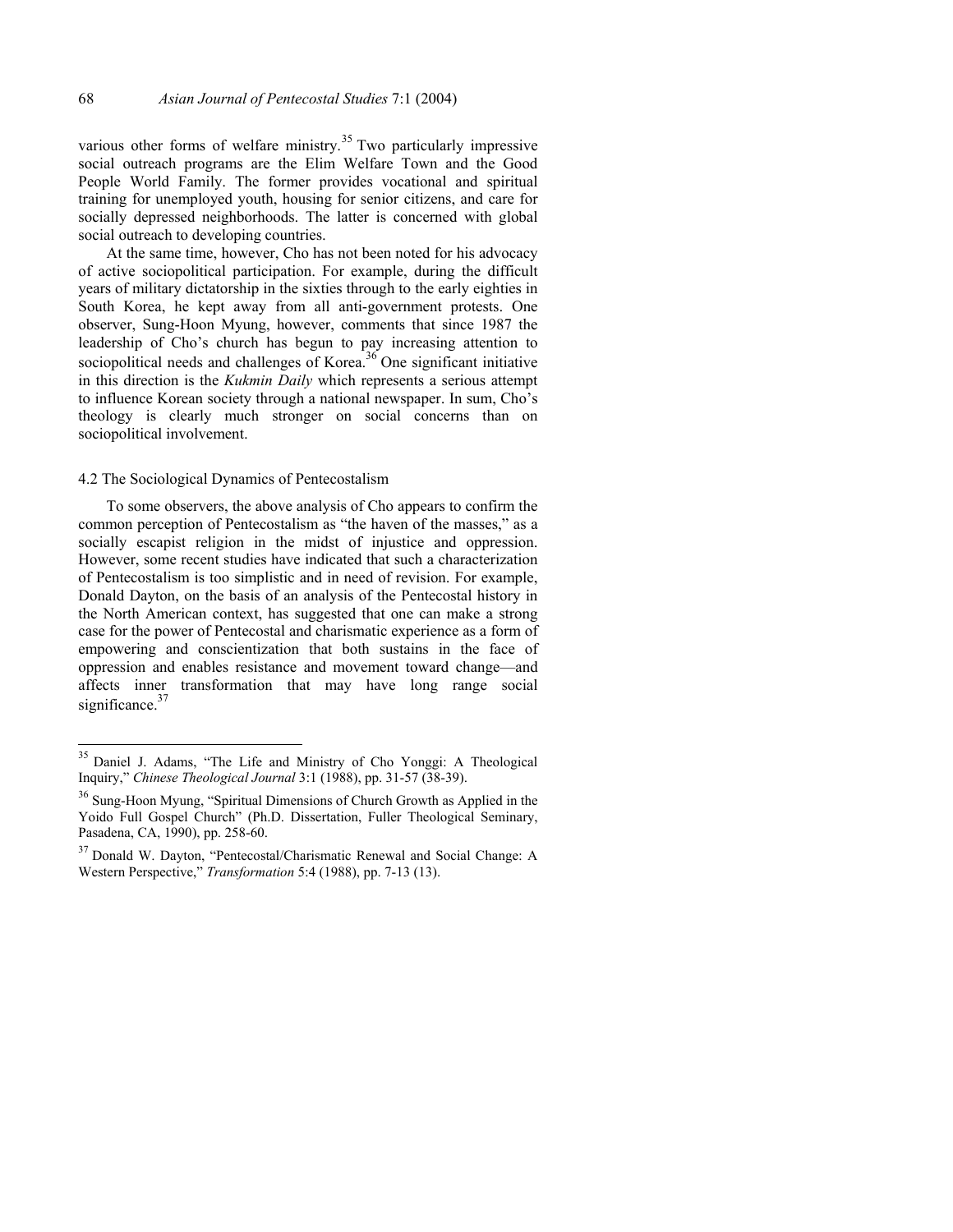Dayton's study has found support from a number of other scholars. In a recent study on Latin American Pentecostalism, the sociologist, David Martin, has suggested that the evidence shows clearly that Pentecostalism, though existing at the margins of society, can through its inner spiritual dynamics bring about social transformation within that society. He argues that "poor and marginal people could initiate a revision of consciousness amounting to a cultural revolution." <sup>[38](#page-12-0)</sup> Pentecostals may be morally conservative, "but sociologically, they are one of the forward factors of radical social change."  $39$  In sum, Pentecostalism contains within itself powerful elements for the conscientization of the poor and oppressed.

Radical Minjung theologians can rightly claim that they have been in the forefront of advocacy for social transformation, especially during the difficult years of military dictatorship, when theological conservatives have generally ignored the wider sociopolitical issues. But this claim must be balanced by another perspective on South Korean realities. This is found, for example, in Seyoon Kim's comment on Minjung theology *vis-a-vis* Cho's Pentecostalism. He pointedly asks:

If it is in fact the case that some of the minjung draw consolation, encouragement, and strength from the charismatic fellowship of the Choongang Assembly of God Church...and in some cases manage to escape from sickness and poverty and to climb up the social ladder with the help of the ministry of the church, what right does...any...minjung theologian have to tell them that they are mistaken or duped and stand in need of the proper guidance of the minjung theologians? And if others of the minjung find that their faith in Jesus Christ as presented in the classic confessions of the Christian church gives them strength to escape the poverty and oppression—as often happens—what right does a minjung theologian have to tell them that they have been duped by a theology of the ruling class and must be taught the doctrine of selfredemption through socio-political struggle? $40$ 

In light of this, our perception of the sociopolitical significance of Cho's theology would need careful reappraisal. It would be correct to say

<span id="page-12-0"></span><sup>38</sup> David Martin, *Forbidden Revolutions: Pentecostalism in Latin America, Catholicism in Eastern Europe* (London: SPCK, 1996), p. 66.

<span id="page-12-1"></span><sup>39</sup> Martin, *Forbidden Revolutions*, p. 60.

<span id="page-12-2"></span><sup>40</sup> Seyoon Kim, "Is 'Minjung Theology' a Christian Theology?" *Calvin Theological Journal* 22:2 (1987), pp. 251-74 (262-63); the Yoido Church used to be called the Choongang Assembly of God.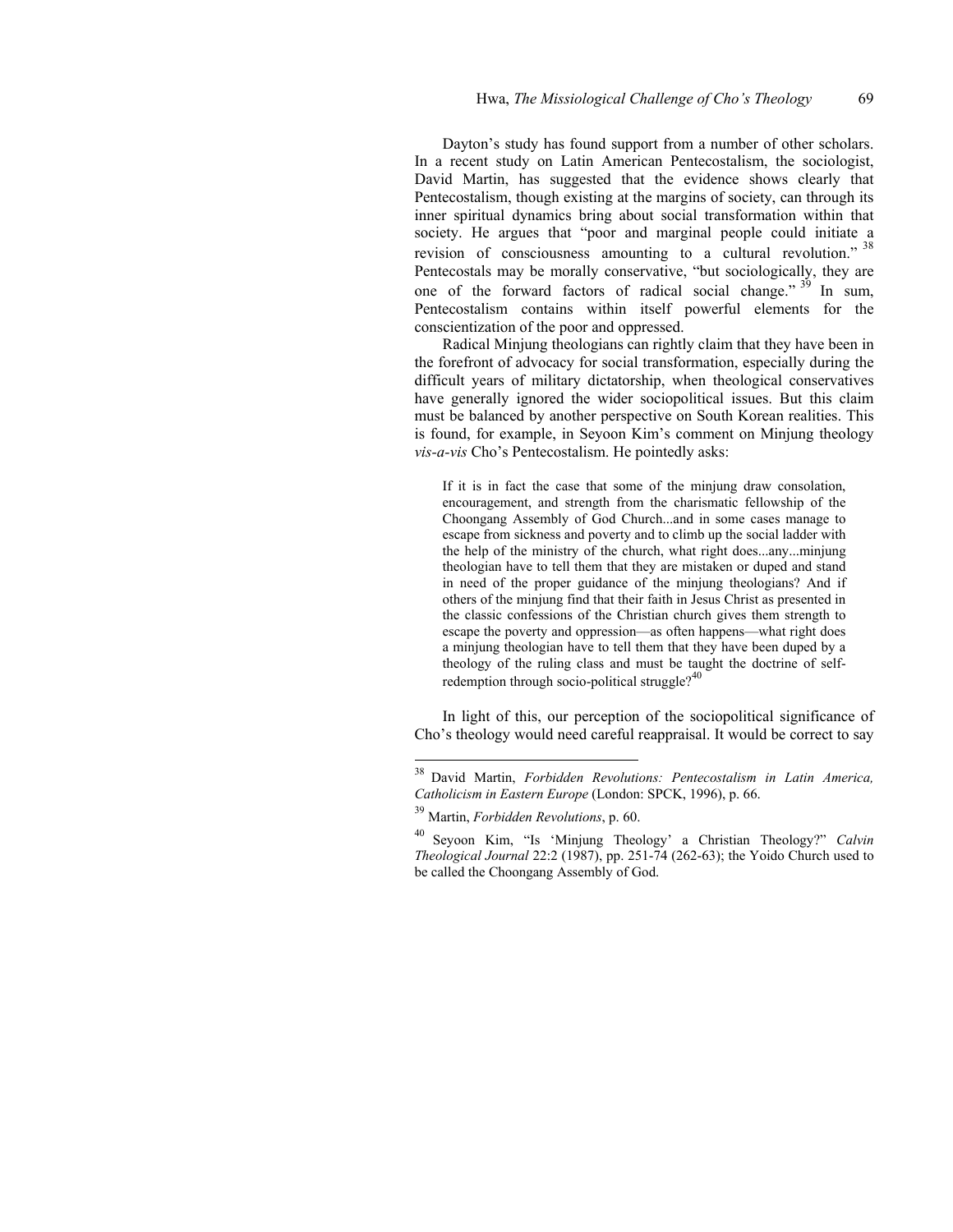that Cho needs to develop in his theology a deeper grasp of the sociopolitical implications of the gospel. In this he shares the same weakness of much of Evangelical and Pentecostal thinking of the twentieth century. At the same time, it could well be that over the longterm, his Pentecostalism may have a far stronger impact on social transformation in Korea than Minjung theology. For, apart from the evidences adduced from studies on Pentecostalism above, there are other evidences and arguments which convincingly show that evangelism and pastoral nurture of Christian converts into strong counter-cultural communities are not antithetical, but complementary, to more pro-active approaches to the process of social change. $41$ 

## 4.3 The Treble Blessings Teaching

l

But before leaving this section we need to look at one more aspect of Cho's teaching, the "treble blessings" that we have in Christ. For Cho, the Christian message is one of hope. He defines this hope in terms of 3 John 2, translated in English as, "I wish above all things that thou mayest prosper and be in health, even as thy soul prospereth. $\frac{3\sqrt{2}}{2}$  He interprets this to mean that salvation is holistic: it includes the salvation of the soul, the healing of the body and material blessings from God—a "triple salvation." We have already looked at the first two blessings and have suggested that his teachings on these are fully consistent with the Bible. But it is that third aspect of this that have given rise to problems for others because it seems to be no more than a Korean version of the American gospel of prosperity or "health and wealth gospel" preached by those belonging to the Faith movement within North American Pentecostalism<sup>4</sup>

What does Cho actually teach on material blessings? It would be best to let him speak for himself. He argues that the Bible teaches that

<span id="page-13-0"></span><sup>41</sup> Stephen C. Mott, *Biblical Ethics and Social Change* (New York: Oxford University Press, 1982), pp. 107-208 argues that the "paths to justice" include evangelism, the church living as counter-cultural community, strategic noncooperation and political action.

<span id="page-13-1"></span><sup>42 &</sup>quot;The Secret behind the World's Biggest Church," pp. 102-103; *Salvation, Health and Prosperity*, pp. 11-12. The scripture quotation here is from KJV.

<span id="page-13-2"></span><sup>43</sup> Cf. B. Barron, "Faith Movement (Word Movement)," *Dictionary of Christianity in America*, eds. Daniel G. Reid, et al. (Downers Grove, IL: IVP, 1990), pp. 426-27.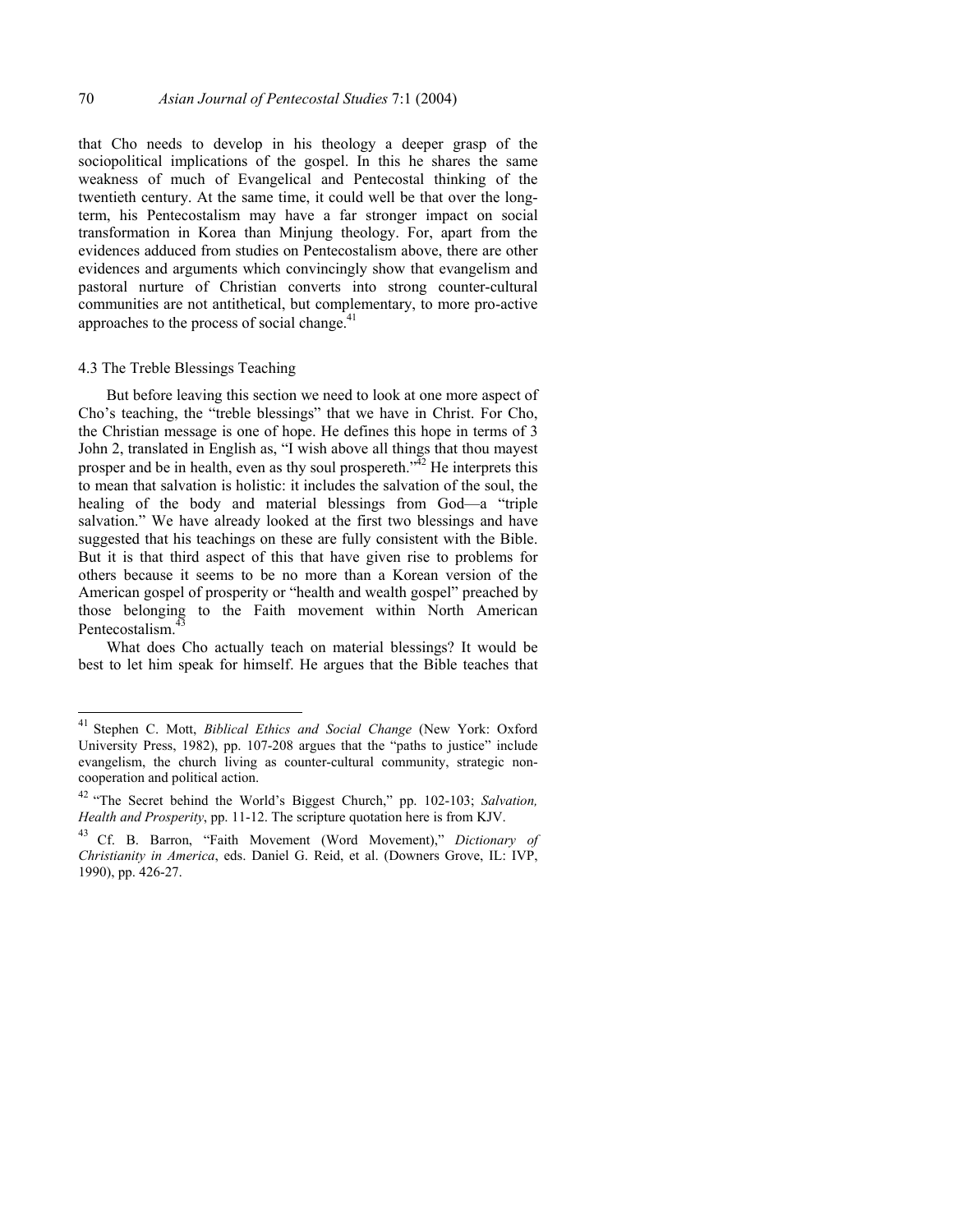God intends it that we through Christ's "poverty might be rich" (2 Cor 8:9). He further states that,

If we do not receive the "riches" as stated in scripture, we make the poverty of Jesus of no effect. We have an important responsibility: to receive the prosperous life…which He make possible for us by living in poverty. If we live a life of poverty without a special reason, as described earlier, we are insulting Jesus. Here the legitimate reasons could be that we volunteer to become poor by giving all we have to the work of God, or that under a great persecution we become poor to give glory to God. Other than these reasons, if we do not enjoy the prosperity provided for us by Jesus Christ, but we live in poverty, we bring shame to the name of Christ who became poor so that we might become rich.…. Make up your mind that you will do your best to prosper, and God will help you. This is the way to glorify Christ scripturally.<sup>[44](#page-14-0)</sup>

Is this then another version of the American prosperity gospel? To answer this, we need to note the following.

First, the historical context of the genesis of Cho's teaching is of crucial importance in understanding his teaching. Unlike middle-class Americans pursuing the "American dream," the people among whom Cho was ministering in the Korea of 1950s were trying to scrap out a living amidst the chaos of the aftermath of the Korean War. Cho's struggle was that he appeared to be preaching merely a God of future salvation in heaven while his congregation lived in destitution and grinding poverty in the present! And in his despair he prayed: "Where is the God of the present? With what can I give hope and new life to these people who are in despair, starved and poorly clothed?"[45 I](#page-14-1)t was out of this struggle that his teaching emerged. Cho has insisted that his is a contextual theology arising out of widespread poverty and gross human need.<sup>[46](#page-14-2)</sup>

Further, elsewhere he has tried to clarify his teaching on the issue. In an interview with the magazine, *Charisma & Christian Life*, in 1988 he argues that American Charismatics tend to equate prosperity with money, which is undoubtedly problematic. They therefore need to redefine their understanding. He argues that,

<span id="page-14-0"></span><sup>44</sup> *Salvation, Health and Prosperity*, p. 68.

<span id="page-14-1"></span><sup>45</sup> *Salvation, Health and Prosperity*, p. 11.

<span id="page-14-2"></span><sup>&</sup>lt;sup>46</sup> In small group discussion on 27 Aug 2002, Seoul, at which the author was present.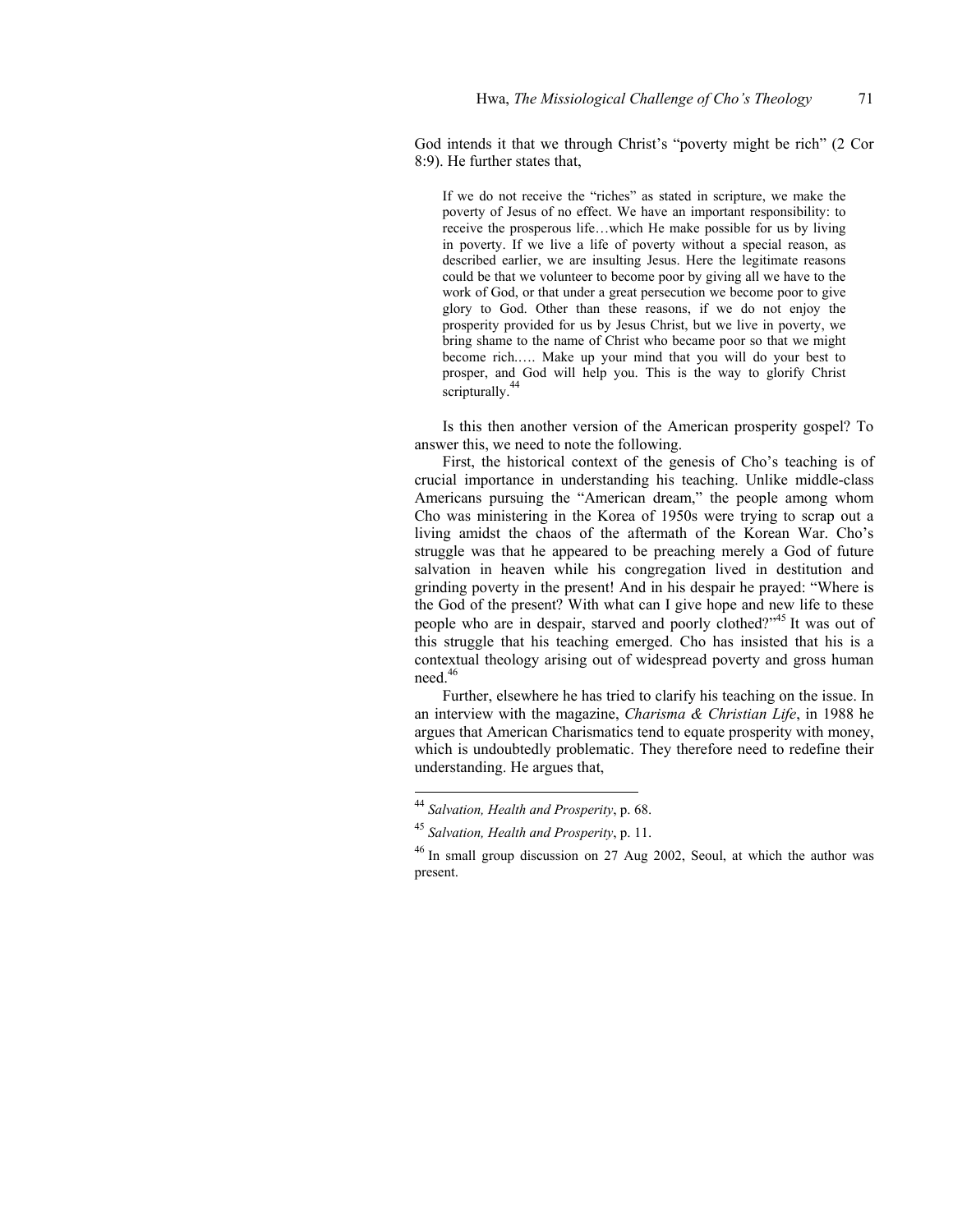…in the Orient we have a different idea. Prosperity means successfully fulfilling the goal…. One must not connect prosperity with financial success, because in many cases, having prosperity means losing all. For example, in order to have a prosperous church, I gave up my time, my home, my salary—everything...yet I prospered tremendously in church  $\mathsf{growth.}^4$ 

Prosperity is equated with success in fulfilling the goal that God sets before us in whatever sphere of life—whether spiritual. material, academic, social, political, and so forth—and whereby God is glorified. His teaching on material blessing must therefore be understood within this wider definition of prosperity with which he works.

Thirdly, in so far as his teaching touches on material blessings, even there he lays down some very clear safeguards. He insists that our motivation must be right, and that it is God that we seek and not "money, fame and prestige." As a corollary of putting God first, tithing must be practiced[.48 E](#page-15-1)lsewhere he also argues that those who have received the threefold blessings of Christ should live in true Christian freedom, in particular, freedom from covetousness.<sup>49</sup> Finally, given the changed circumstances of South Korea today from that of the 1950s and 60s, he has suggested that we should now place greater emphasis on sacrifice than blessing. $50$ 

What then are we to make of his teaching on "treble blessings"? Given the above clarifications, it would be unfair to accuse Cho of teaching a Korean version of the American gospel of prosperity. Indeed he has suggested that his own teaching is a "gospel of need," in contrast to the gospel of prosperity which is a "gospel of greed."<sup>51</sup> However, Cho may have unwisely opened himself to that accusation by basing his teaching on 3 John 2, which is the same verse that American prosperity gospel teachers use. Quite apart from the questionable exegesis of the verse used by these teachers, it may be wiser if Cho builds his argument on other clear teachings in the Bible on God's desire to bless his people.

<span id="page-15-0"></span><sup>47</sup> 47 Stephen Strang, "Cho's Problems with Prosperity," *Charisma & Christian Life* (March, 1988), pp. 69-71 (69). Cf. also his definition of success in *Salvation, Health and Prosperity*, pp. 97-98.

<span id="page-15-1"></span><sup>48</sup> *Solving Life's Problems* (Seoul: Seoul Logos, 1980), pp. 30-41.

<span id="page-15-2"></span><sup>49</sup> *Salvation, Health and Prosperity*, pp. 158-59.

<span id="page-15-3"></span> $50$  In small group discussion; see footnote 46.

<span id="page-15-4"></span><sup>&</sup>lt;sup>51</sup> In small group discussion; see footnote 46.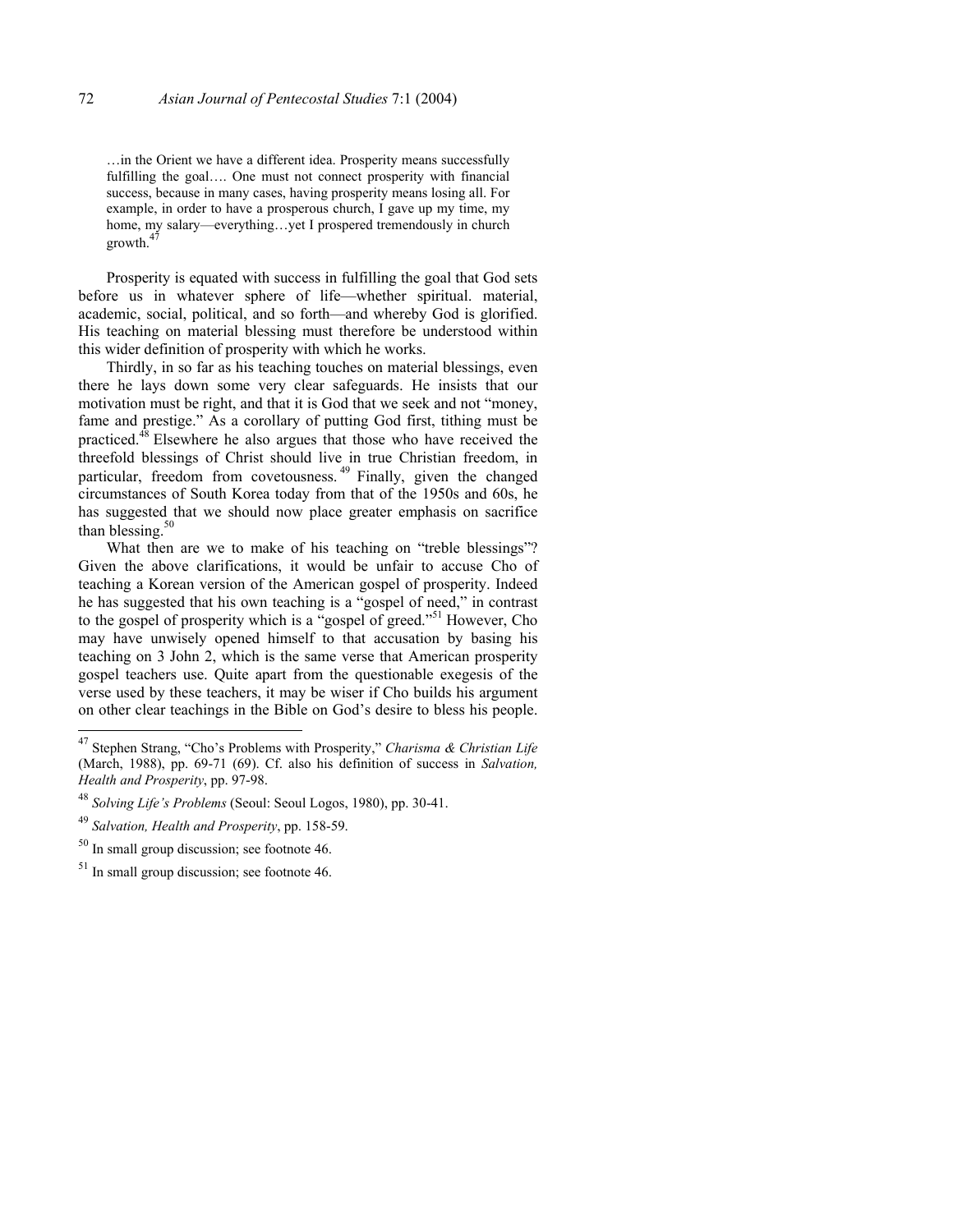He would then be able to place his teaching on a sounder exegetical basis with the necessary refinements, and at the same time without allowing it to be associated with a wrong teaching that he rejects. Perhaps Myung, a Korean scholar who has carefully examined Cho's theology, sums up the matter well. He suggests that there is a danger that Cho's theology is not as strong on sanctification as it could, and that a much stronger emphasis on sacrifice and self-denial is necessary if it is to avoid ending up as "another typical health and wealth gospel contributing to self-centered dreams."<sup>52</sup>

Yet having stated all these, we must return to our fundamental question: What are the missiological implications of Cho's teaching on material blessings? I believe that it is far more important than it has been previously thought to be. Evangelicals in the main have rightly rejected the American gospel of prosperity as sub-Christian. But not many have developed a robust and sound biblical doctrine of God's desire to bless in its place. After all, the Bible is replete with God's promises on this, from the Old Testament teaching on shalom to the New Testament's "Seek first his Kingdom and his righteousness, and all these things shall be given to you as well" (Mat 6:33, NIV). And if the God of the Christian faith cannot be called upon to "Give us this day our daily bread" then surely he does not deserve our worship and adoration at all.

If this is right, then the missiological implications are immense. As we have argued, the gospel is not merely about spiritual salvation when we die. It is also about how the coming of the kingdom of God and the lordship of Christ over all of life. One of the most pressing needs facing us is that of hunger and poverty in the world today. Economic globalization has further aggravated these problems. This is true in much of Asia and Africa today. Further, missiologists have often noted that there is still today a large overlap between the areas of the world where people are poor materially and where the gospel has not yet been preached. And even in Africa where large parts have become at least nominally Christian, poverty still reigns. For example, the latest UNCTAD report shows that of the twenty-four poorest countries in Africa, almost nine out of ten people live on less than \$2 per day (on a purchasing power parity basis) and two-thirds survive on less than \$1 per day.[53 W](#page-16-1)ithin the context of such widespread poverty, what gospel or good news does the church have for the suffering world? Many economists have given up on Africa as a basket case. But the Christian

<span id="page-16-0"></span> $52$  Myung, "Spiritual Dimensions of Church Growth," p. 258.

<span id="page-16-1"></span><sup>53 &</sup>quot;Poverty in Africa," *The Economist* (July 13, 2002), p. 90.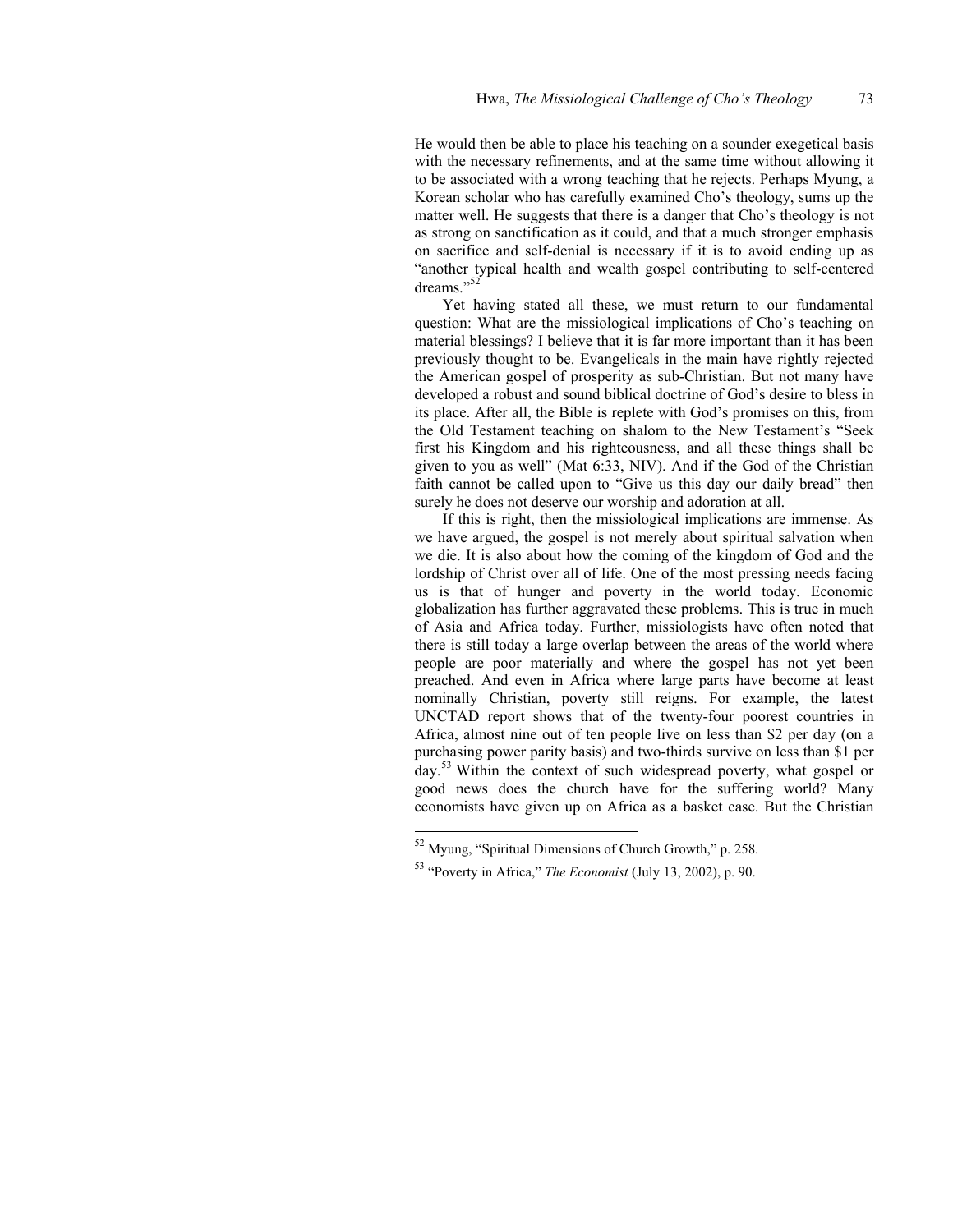missionary, armed with the gospel and the good news of God's intention to bless, does not need to follow suit! For the gospel remains "the power of God unto salvation to all who believe" (Rom 1:16), even in the material and economic realm.

But to facilitate this process and to make the gospel of God's blessing one that is truly liberating for those living in the bondage of poverty, there is a real urgency to restate it more carefully to prevent it from leading us into false teaching. Part of this task includes making a serious effort at bringing together all the relevant elements—personal conversion, revival in churches and nations, God's desire to bless, moral and cultural values and economic growth, and other related ideas—into an integrated understanding of the relationship between the gospel and sociopolitical transformation. I believe that this constitutes a fundamental missiological and theological challenge to all of us. Properly carried out, this will help the church to release the saving power of the gospel of Christ to bring about a powerful transformation in many situations of extreme poverty in the world today.<sup>[54](#page-17-0)</sup>

In summary, as we have already noted, in line with much of twentieth century Evangelical theology, Cho's theology needs to develop a stronger grasp of the sociopolitical dimension of the gospel of Christ. At the same time, aspects of his theology have some very important missiological implications with respect to the gospel's power to effect social change.

### 5. The Cultural Dimension

We come now to the third criterion for a missiological theology, that of whether it takes culture seriously. Cho's writings do not say a lot in this area, but enough for us to see that he does take it with real seriousness.

<span id="page-17-0"></span><sup>&</sup>lt;sup>54</sup> I am not suggesting any simplistic approach to developmental economics here. The Korean church was able to build on Korean cultural values which in many ways helped to bring about the economic miracle that Korea experienced. I am simply saying that there is also a very important place for the spiritual dimension to be taken seriously, not least in its ability to bring about the inculcation of values like hard work, discipline, thrift, supportive family ties, and so forth, all of which contribute towards the "social lift" often observed in periods of revivals in church history. For this task to be done effectively, it will require a most serious effort in Christian social ethical rethinking.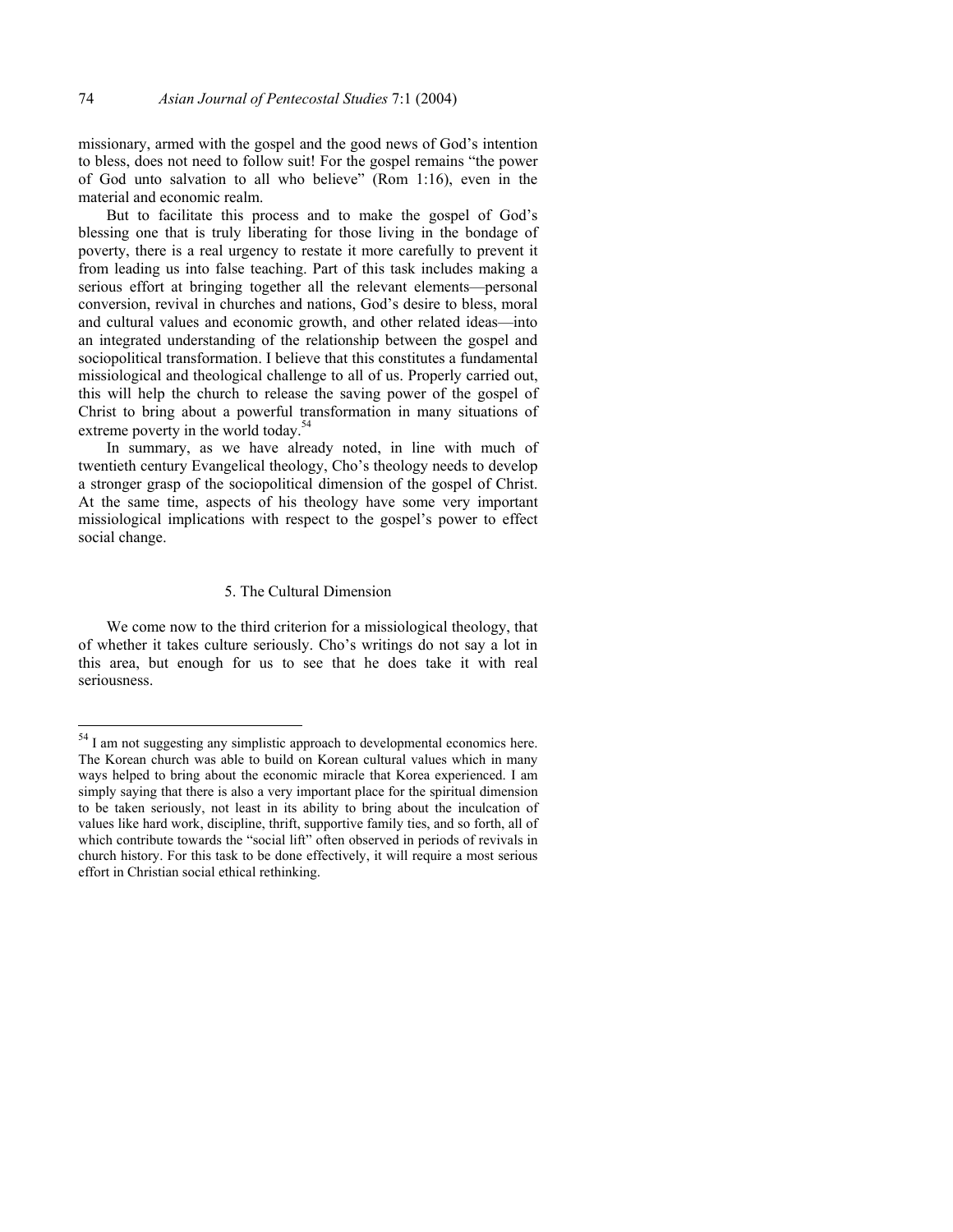First, he consciously seeks to develop Christian traditions which would help Korean converts to remain rooted to their own indigenous culture. In his book, *More Than Numbers*, he writes:

We evangelical Korean Christians have developed our own traditions. This is very important because it makes it possible for us to be Christian without being less Korean. In the past, missionaries not only brought their religion but also their culture to the countries they evangelized. So it became apparent that the new converts lost much of their natural heritage. I believe that this produced an unnecessary hindrance to the acceptance of the gospel of Jesus Christ, which is for all people.<sup>[55](#page-18-0)</sup>

One cannot get a more explicit statement than that for the purpose of affirming the importance of culture in the development of our Christian teachings and practices.

Secondly, we have earlier noted the same emphasis in his teaching on prosperity. He insists on a distinctively oriental understanding of this, which he argues is different from the western or American.

Thirdly, we see this also in his emphasis on healing which is such an important component of his teaching. Western Evangelical theology in the last century had little place for healing, except within some Pentecostal and later charismatic circles. The influence of the Enlightenment and the development of modern science prevented many Christians from taking the miraculous seriously. However, it is not just forms of western Pentecostalism and charismatic Christianity that have reemphasized the place of healing in the life of the church. Indigenous churches in the non-western world have always taken it seriously. This is true of the African Independent Churches, the house churches in China, Asian Christian leaders like John Sung of China or Petrus Octavianus of the Indonesian revival, and so forth. Thus the strong emphasis on healing cannot be attributed merely to the Pentecostal tradition from which Cho comes. It is also a direct response on his part to the felt needs of the Korean people who needs to see the reality and power of God.

One interesting point relates to the criticism by some that Cho is guilty of "shamanizing" Christianity. This accusation focuses especially on his healing and exorcism ministries.<sup>56</sup> I believe the criticism is misplaced. It appears that the proper understanding of Cho on this is to

<span id="page-18-0"></span><sup>55</sup> *More than Numbers*, p. 9.

<span id="page-18-1"></span><sup>56</sup> E.g., Boo-woong Yoo, "Response to Korean Shamanism by the Pentecostal Church," *International Review of Mission* 75/297 (1986), pp. 70-74.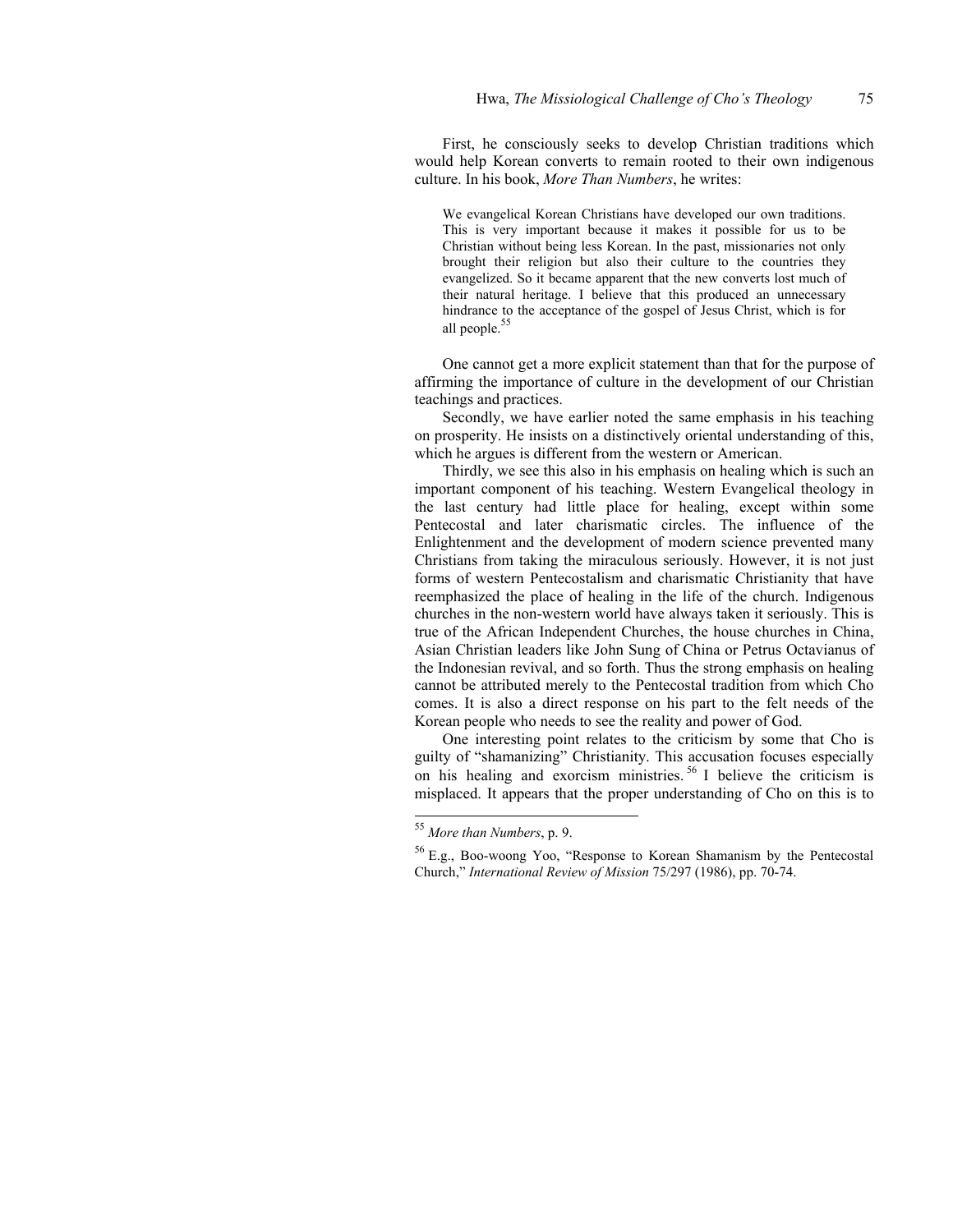see it as illustrative of his efforts to contextualizes the gospel in order to address the felt needs of a people. As Cho sees it, he is consciously seeking "to show the miraculous power of God *to those who still believed in shamanism*."[57 O](#page-19-0)ne of critics states, "The only difference is that a shaman performs his wonders in the name of spirits while Rev. Cho exorcises evil spirits and heals in the name of Jesus."<sup>58</sup> But this only goes to reinforces Cho's defense of his own view, which is that the power that he exercises is not shamanistic power but that of the Holy Spirit. But more than that is the fact that what Cho does is to provide what missiologists call a "functional substitute" in the context of Korean culture, which demonstrate his seriousness in contextualizing the gospel!

Fourthly, this does not mean that Cho follows Korean culture slavishly. Where the need arises, he is prepared to be counter-cultural as well. This is seen in his acceptance of women leadership in the church. He recognizes clearly that Korean culture "decisively puts women in a subordinate role throughout society."<sup>59</sup> Yet when convinced of the theological rightness and practical wisdom of the decision, he was prepared to risk misunderstanding from his fellow male leaders in the church to seek their agreement to implement it.

All these do not prove that Cho's work has always been carried out in the most culturally sensitive manner. It may be that his church, like much of the Asian church, needs to be much more intentional about indigenizing the gospel in Asian soil. But it does points clearly to the fact that he takes culture seriously, and that in so far as it is possible he does not wish to give any cultural offense that may hinder the mission of Christ in the world today. And that is something that all involved in mission should affirm.

#### 6. Conclusion

In the above we have attempted to look at aspects of Cho's theology from a missiological perspective, and note that there are some very important lessons that we can learn if we are serious about the work of Christian mission in the world today. This is particular true of his concern for evangelism and cross-cultural missions, the use of cell groups for pastoral nurture, the healing and deliverance ministry, the

<span id="page-19-0"></span> $57$  "The Secret behind the World's Biggest Church," p. 100. Italics are mine.

<span id="page-19-1"></span><sup>58</sup> Yoo, "Response to Korean Shamanism," p. 74.

<span id="page-19-2"></span><sup>59</sup> Cho & Hostetler, *Successful Home Cell Groups*, p. 24.